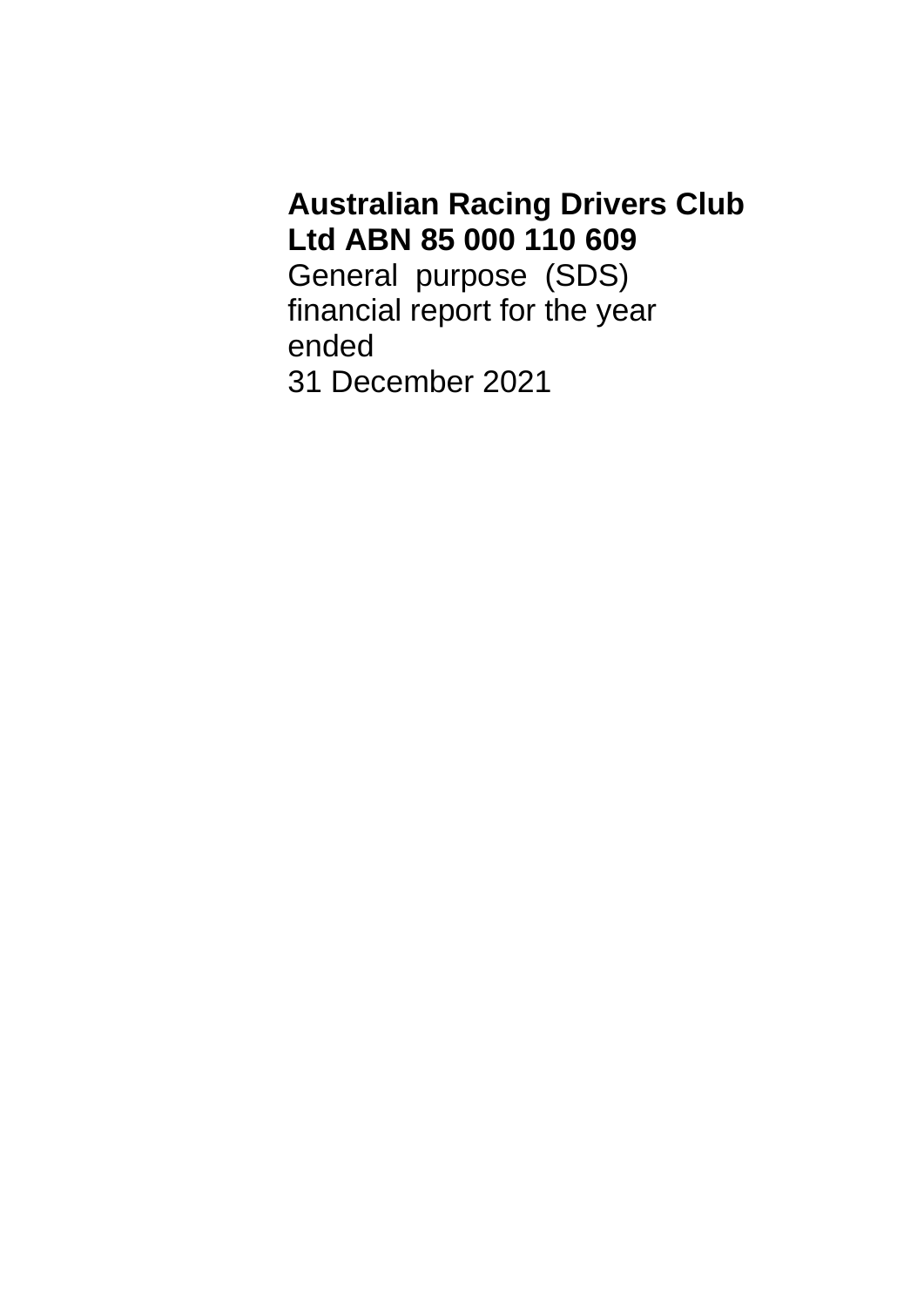# **Contents**

| Directors' report                                          | 1  |
|------------------------------------------------------------|----|
| Auditor's independence declaration                         | 5  |
| Statement of profit or loss and other comprehensive income | 6  |
| Statement of financial position                            | 7  |
| Statement of changes in equity                             | 8  |
| Statement of cash flows                                    | 9  |
| Notes to the financial statements                          | 10 |
| Directors' declaration                                     | 29 |
| Independent auditor's report                               | 30 |
|                                                            |    |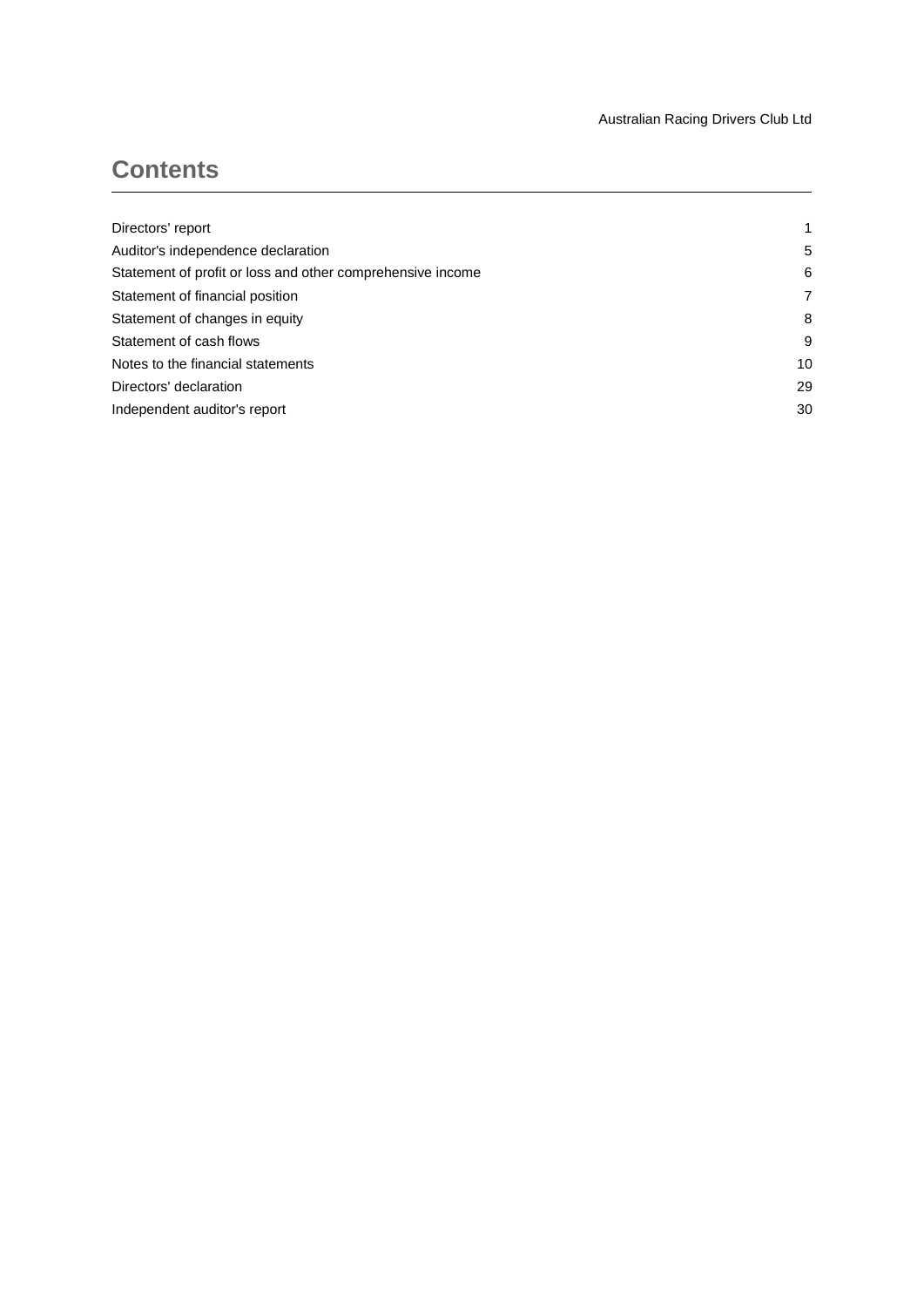# **Directors' report**

Your directors submit their report on Australian Racing Drivers Club Ltd (the "Club") for the year ended 31 December 2021.

#### **Directors**

The names and details of the Club's directors in office during the financial year and until the date of this report are set out below. Directors were in office for this entire period, unless otherwise stated.

| Mr Andrew Leithhead  |                                |
|----------------------|--------------------------------|
| Mr John Cotter       |                                |
| Ms Natalie Turmine   |                                |
| Mr Terrence Conroy   |                                |
| Mr Philip Harrison   |                                |
| Mr Danny Rezek       |                                |
| Mr Terrence Thompson |                                |
| Mr Evan Jones        |                                |
| Ms Rachelle Stirling |                                |
| Mr Jamie McDonald    | (Appointed: 15 September 2021) |
|                      |                                |

#### **Names, position, experience and responsibilities**

| <b>Names</b>          | <b>Position held</b>                       | <b>Years of experience as board Responsibilities</b><br>member |                                 |
|-----------------------|--------------------------------------------|----------------------------------------------------------------|---------------------------------|
| A. Leithhead          | President                                  | 15 years                                                       | Club director                   |
| J. Cotter             | Vice president                             | 23 years                                                       | Club director                   |
| N. Turmine            | Deputy Vice President 4 years and 4 months |                                                                | Club director                   |
| T. Conroy             | Board member                               | 11 years                                                       | Club director                   |
| P. Harrison           | Board member                               | 3 years and 7 months                                           | Club director                   |
| D. Rezek              | Board member                               | 1 year and 8 months                                            | Club director (Board appointed) |
| T. Thompson           | Board member                               | 14 years                                                       | Club director                   |
| E. Jones              | Board member                               | 23 years 9 months                                              | <b>Club Director</b>            |
| R. Stirling           | Board member                               | 4 years and 4 months                                           | Club director                   |
| J. McDonald           | Board member                               | 3 months                                                       | Club director (Board appointed) |
| <b>Club secretary</b> |                                            |                                                                |                                 |
| G. Matthews           | Secretary                                  | 11 years                                                       | Chief executive officer         |

#### **Dividends**

The Club is prevented by its Constitution from paying dividends.

#### **Principal activities**

The main objective of the Club is to promote and conduct the sport of motor racing for both cars and motor cycles.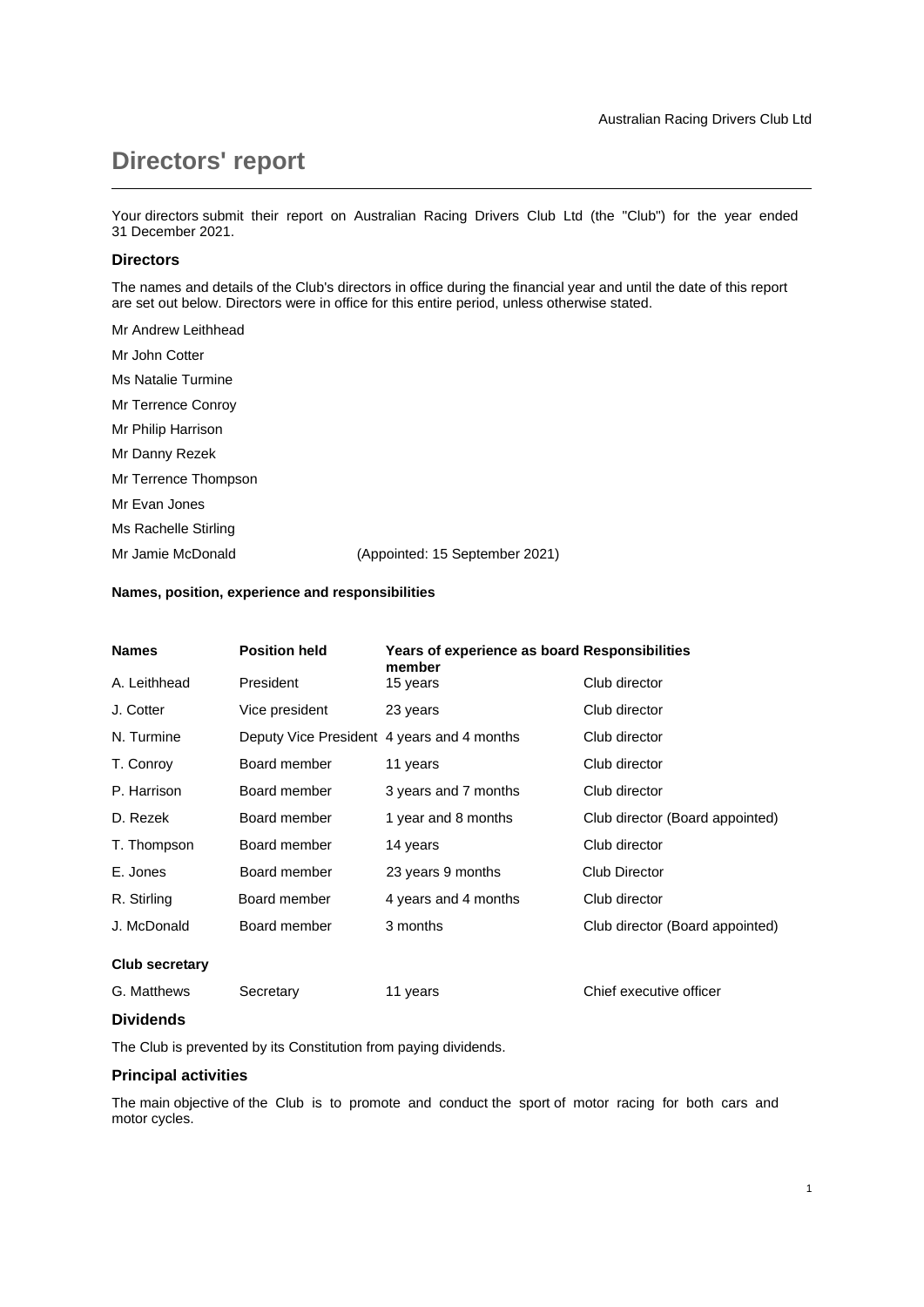# **Directors' report (continued)**

## **Principal activities (continued)**

The principal activities of the Club during the year were the promotion and conducting of motor racing, and the promotion of Sydney Motorsport Park as a venue.

There were no significant changes in the principal activities during the financial year.

#### **Operating results**

The results of the Club for the 2021 financial year amounted to a loss of \$1,440,376 (2020: \$1,873,555), after allowing for depreciation and amortisation of \$1,978,214 (2020: \$2,031,695). The EBlTDA for 2021 was \$1,341,904 (2020: \$929,044).

|                                           | 2021        | 2020        |
|-------------------------------------------|-------------|-------------|
|                                           |             |             |
| Loss before tax                           | (1,440,376) | (1,873,555) |
| Interest expense (net of interest income) | 804,066     | 770,904     |
| Depreciation                              | 1,978,214   | 2,012,076   |
| Amortisation                              |             | 19,619      |
|                                           | 1,341,904   | 929.044     |
| Less impact of AASB 16 Leases             | 815,199     | 794,879     |
| <b>Normalised EBITDA</b>                  | 526,705     | 134,165     |

The EBITDA financial metric is a non-IFRS measure and has been included by management as it is deemed an important financial metric to indicate the performance of the business to the users of the financial statements.

At the end of the financial year there were 4,036 financial members (2020: 3,310).

The Club is exempt from income tax.

#### **Review of operations**

The Operating Profit and EBITDA were in line with expectations, considering the effect of COVID-19 on the business.

### *COVID-19*

The COVID-19 pandemic and the response of Governments in dealing with the pandemic continues to interfere with general activity levels within the community, the economy and the operations of our business. While we have not seen a significant impact on our business to date, the scale and duration of these developments remain uncertain as at the date of this report, and may have an impact on our future earnings, cash flow and financial condition.

#### **Significant changes in the state of affairs**

On 26 February 2021, Australian Racing Drivers Club Ltd received a \$3.0m loan from NSW Government Office of Sport specifically for additional construction aligned with the Australian Racing Drivers Club Ltd (ARDC) Centre of Excellence. The specified construction costs include works on the purpose built race team facility, engineering technical and testing facilities, race broadcast operations and motorsport administration. The loan is repayable over the course of the 10 year loan term and is interest bearing.

There were no other significant changes in the state of affairs of the Club during the year.

#### **Significant events after the reporting period**

There have been no events subsequent to period end which require adjustment of or disclosure in the financial report or notes thereto.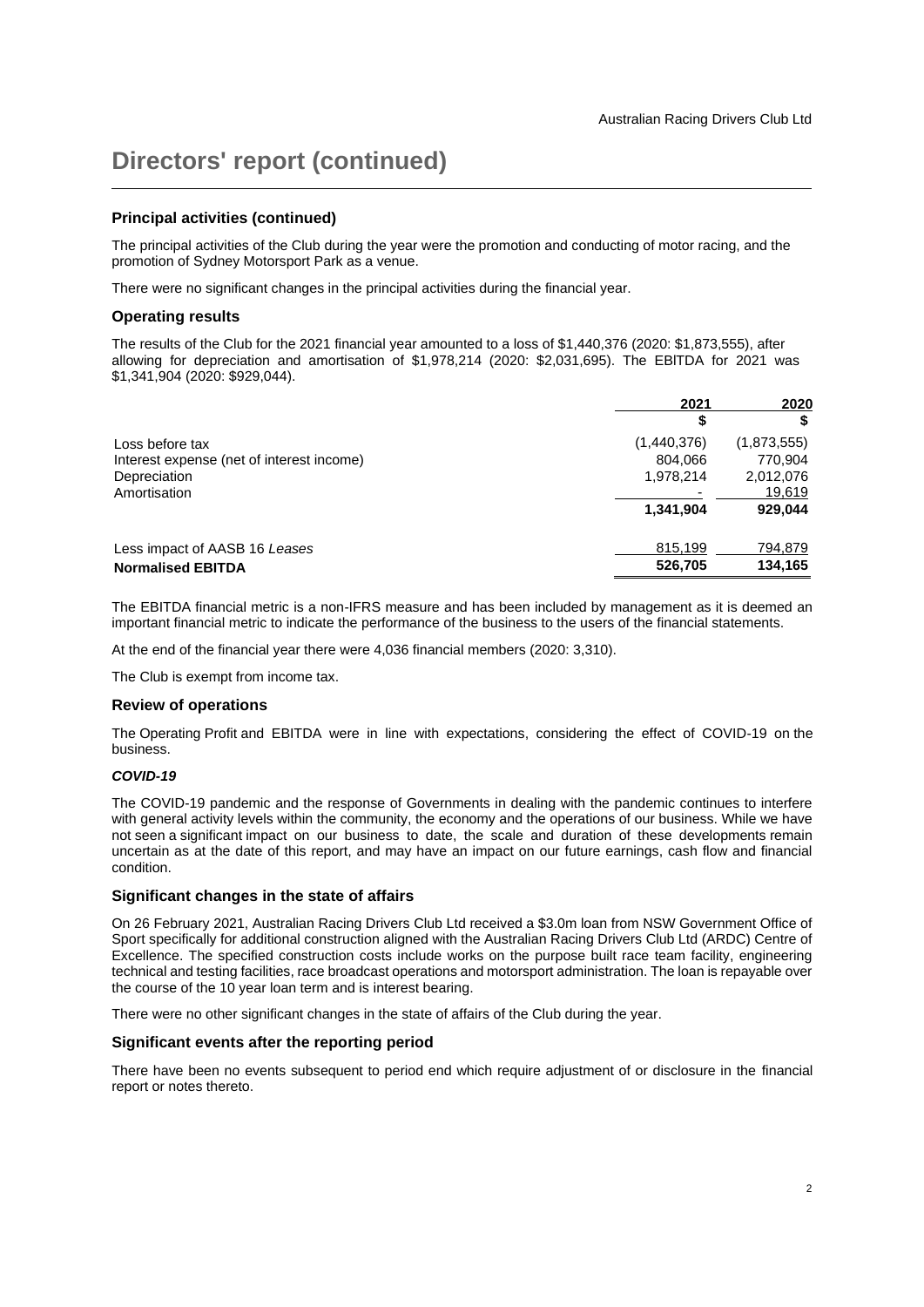# **Directors' report (continued)**

### **Likely developments and expected results**

The likely developments in the operations of the Club and the expected results of those operations in future financial years are as follows:

- The completion of the permanent lights project is delivering the projected increase in capacity of the venue and is an enabler for greater opportunities. This will lead to the creation of a permanent 'night economy' creating more opportunities for the Club to: increase employment; introduce more motorsport products; help drive tourism in Western Sydney; and help cement Sydney Motorsport Park as an Innovation and Education Hub.
- The Board continues to examine a number of opportunities in relation to Track and Property development at Sydney Motorsport Park.
- The Board continues to review and improve our Brand and relevance, Marketing, Membership and Masterplans.

#### **Environmental regulation and performance**

The Club is not subject to any particular or significant environmental regulation under laws of the Commonwealth or of a State or Territory.

#### **Indemnification and insurance of directors and officers**

The Club has paid premiums of \$17,811 (2020: \$18,394) to insure each of the directors against liabilities for costs and expenses incurred by them in defending any legal proceedings arising out of their conduct whilst acting in the capacity of director of the Club, other than conduct involving a wilful breach of duty in relation to the Club.

### **Indemnification of auditor**

To the extent permitted by law, the Club has agreed to indemnify its auditor, Ernst and Young (Australia), as part of the terms of its audit engagement agreement against claims by third parties arising from the audit (for an unspecified amount). No payment has been made to indemnify Ernst and Young (Australia) during or since the financial year.

#### **Directors' meetings**

The number of meetings of directors held during the year and the number of meetings they were eligible to attend by each director were as follows:

|                      | <b>Number of meetings held</b> | <b>Number of meetings</b><br>eligible to attend | <b>Number of meetings</b><br>attended |
|----------------------|--------------------------------|-------------------------------------------------|---------------------------------------|
|                      |                                |                                                 |                                       |
| Mr Andrew Leithhead  | 13                             | 13                                              | 13                                    |
| Mr John Cotter       | 13                             | 13                                              | 13                                    |
| Ms Natalie Turmine   | 13                             | 13                                              | 13                                    |
| Mr Terrence Conroy   | 13                             | 13                                              | 11                                    |
| Mr Philip Harrison   | 13                             | 13                                              | 12                                    |
| Mr Danny Rezek       | 13                             | 13                                              | 11                                    |
| Mr Terrence Thompson | 13                             | 13                                              | 13                                    |
| Mr Evan Jones        | 13                             | 13                                              | 13                                    |
| Ms Rachelle Stirling | 13                             | 13                                              | 13                                    |
| Mr Jamie McDonald    | 13                             | 5                                               | 5                                     |
|                      |                                |                                                 |                                       |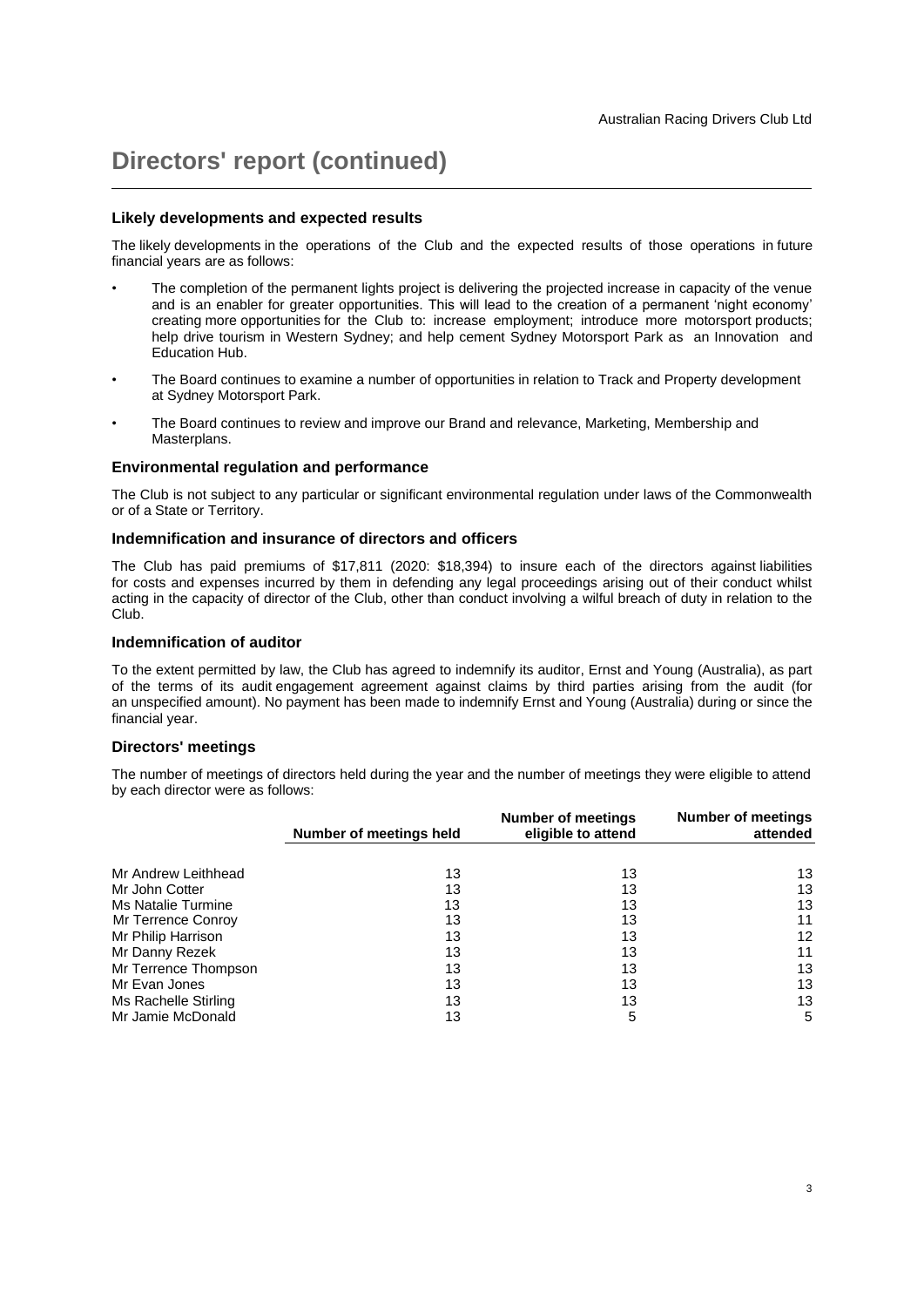# **Directors' report (continued)**

## **Proceedings on behalf of the Club**

No person has applied to the Court under section 237 of the *Corporations Act 2001* for leave to bring proceedings on behalf of the Club, or to intervene in any proceedings to which the Club is a party, for the purpose of taking responsibility on behalf of the Club for all or part of those proceedings.

No proceedings have been brought or intervened in on behalf of the Club with leave of the Court under section 237 of the *Corporations Act 2001.*

#### **Members Guarantee**

The Club is limited by guarantee. If the Club is wound up, the Constitution states that each member and members within the prior year are required to contribute a maximum of \$10 each towards meeting any outstanding obligations of the Club. As at 31 December 2021, the number of members was 4,036 (2020: 3,310).

#### **Auditor's independence declaration**

The directors have received a declaration from the auditor of Australian Racing Drivers Club Ltd. This has been included on page 5.

Signed in accordance with a resolution of the directors.

Mr Andrew Leithhead President Sydney 12 May 2022



Mr John Cotter Vice President Sydney 12 May 2022

DocuSigned by: John (otter -DFBC8A8891A8459...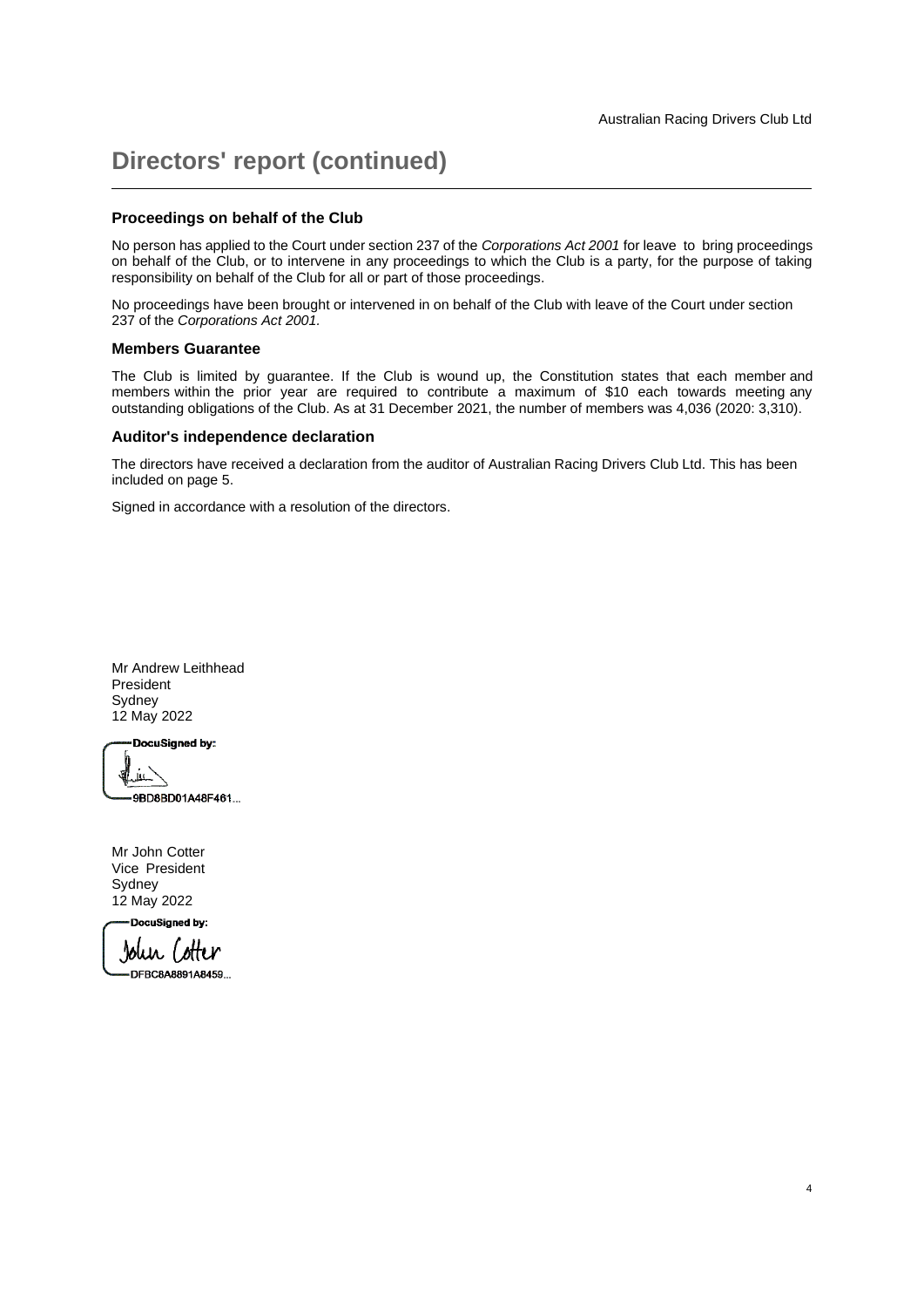

Ernst & Young<br>200 George Street<br>Sydney NSW 2000 Australia<br>GPO Box 2646 Sydney NSW 2001

Tel: +61 2 9248 5555 Fax: +61 2 9248 5959 ey.com/au

## Auditor's independence declaration to the directors of Australian Racing **Drivers Club Ltd**

As lead auditor for the audit of the financial report of Australian Racing Drivers Club Ltd for the financial year ended 31 December 2021, I declare to the best of my knowledge and belief, there have been:

- No contraventions of the auditor independence requirements of the Corporations Act 2001 in  $\mathbf{a}$ relation to the audit:
- No contraventions of any applicable code of professional conduct in relation to the audit; and b.
- No non-audit services provided that contravene any applicable code of professional conduct in C. relation to the audit.

This declaration is in respect of Australian Racing Drivers Club Ltd.

Emb & Young

Ernst & Young

David Cy 2

Daniel Cunningham Partner Sydney 12 May 2022

A member firm of Ernst & Young Global Limited

Liability limited by a scheme approved under Professional Standards Legislation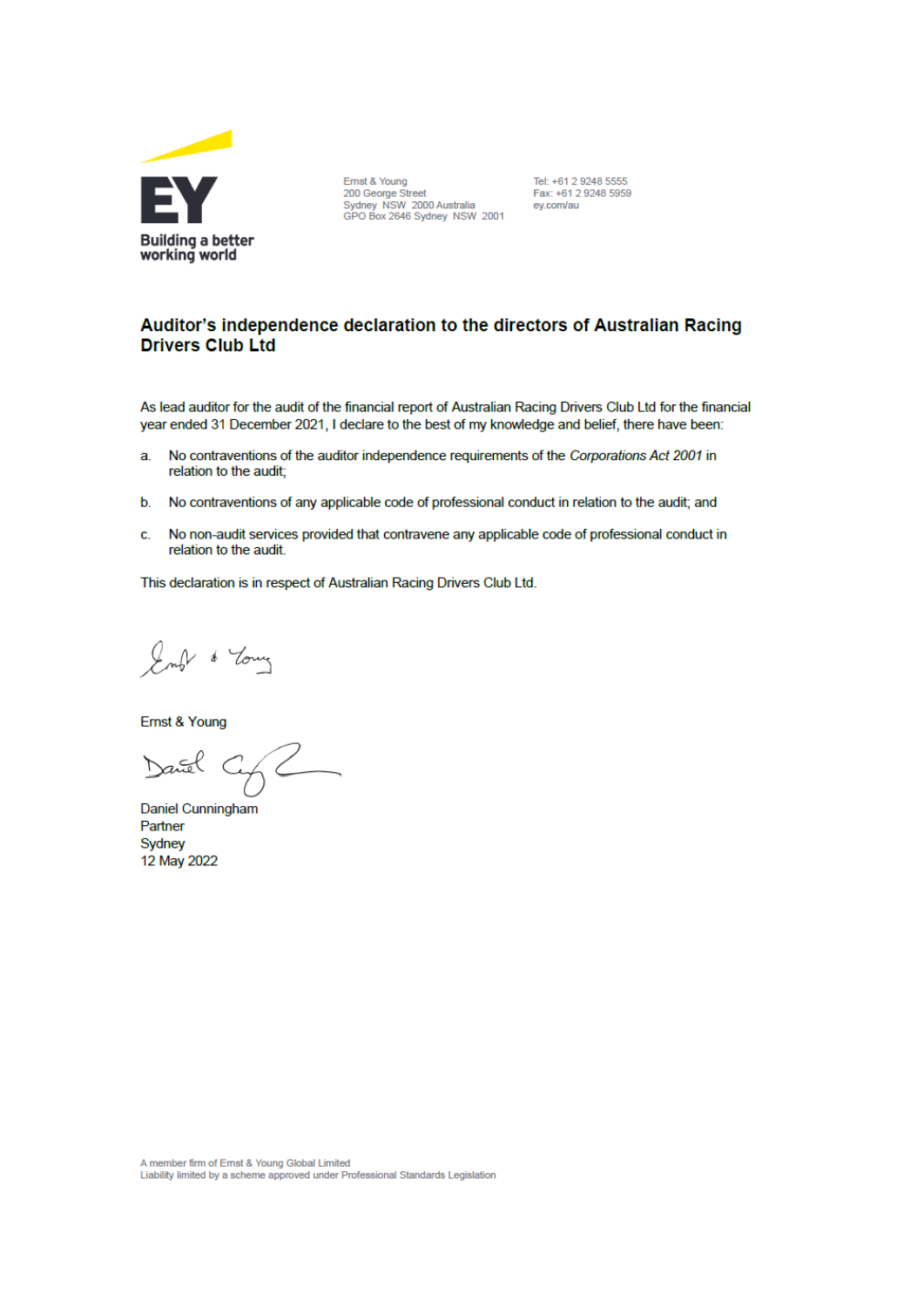# **Statement of profit or loss and other comprehensive income**

## **For the year ended 31 December 2021**

|                                                                                                             |              | 2021                                   | 2020                                    |
|-------------------------------------------------------------------------------------------------------------|--------------|----------------------------------------|-----------------------------------------|
|                                                                                                             | <b>Notes</b> | \$                                     |                                         |
| Revenue from contracts with customers                                                                       | 4.1          | 5,467,884                              | 4,070,334                               |
| Revenue from grants                                                                                         | 4.2          | 243,123                                | 845,350                                 |
| <b>Gross trading revenue</b>                                                                                |              | 5,711,007                              | 4,915,684                               |
| Other income                                                                                                | 5            | 75,845                                 | 482,118                                 |
| Motor sport event, venue and promotion costs<br>Employee and contractor benefits expense<br>Occupancy costs | 6.1          | (872, 685)<br>(2,053,879)<br>(250,079) | (779, 451)<br>(2,339,142)<br>(221, 218) |
| Marketing costs                                                                                             |              | (302, 525)                             | (240, 636)                              |
| Repairs and maintenance - circuit and facilities                                                            |              | (184, 606)                             | (157, 297)                              |
| Other expenses                                                                                              |              | (781, 174)                             | (731, 014)                              |
| Interest expense net of interest income                                                                     |              | (804,066)                              | (770, 904)                              |
| Depreciation                                                                                                |              | (1,978,214)                            | (2,012,076)                             |
| Amortisation                                                                                                |              |                                        | (19,619)                                |
| Loss before tax                                                                                             |              | (1,440,376)                            | (1,873,555)                             |
| Income tax expense                                                                                          |              |                                        |                                         |
| Loss for the year                                                                                           |              | (1,440,376)                            | (1,873,555)                             |
| Other comprehensive income                                                                                  |              |                                        |                                         |
| Total comprehensive loss for the year                                                                       |              | (1,440,376)                            | (1,873,555)                             |
| Attributable to:                                                                                            |              | (1,440,376)                            | (1,873,555)                             |
| Members of the Club                                                                                         |              |                                        |                                         |

*The above statement of profit or loss and other comprehensive income should be read in conjunction with the accompanying notes.*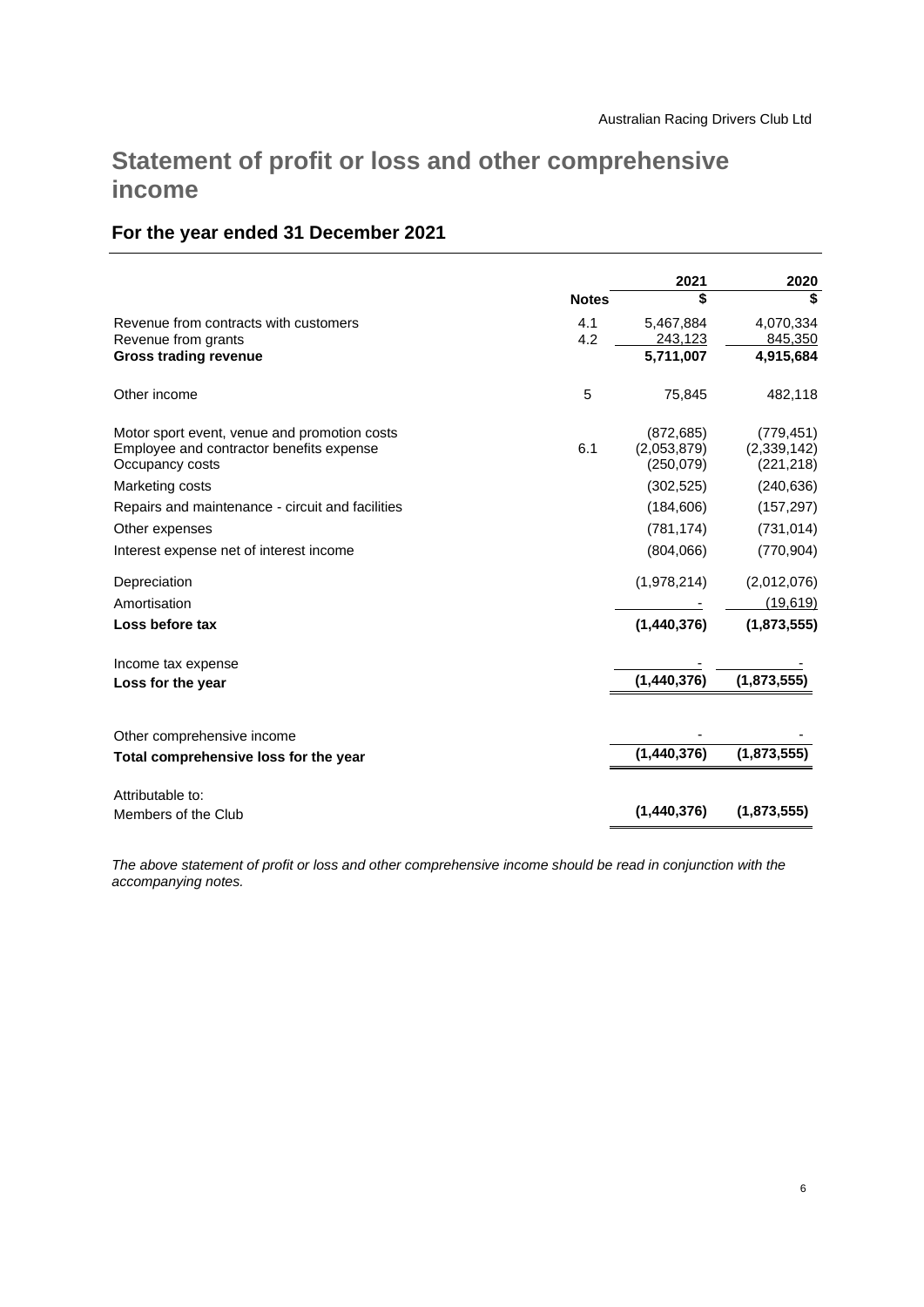# **Statement of financial position**

## **As at 31 December 2021**

|                                                        |              | 2021                  | 2020               |
|--------------------------------------------------------|--------------|-----------------------|--------------------|
|                                                        | <b>Notes</b> | \$                    | S                  |
| <b>Assets</b>                                          |              |                       |                    |
| <b>Current assets</b>                                  |              |                       |                    |
| Cash and cash equivalents                              | 7            | 2,330,522             | 786,269            |
| Trade and other receivables<br>Other assets            | 8<br>9       | 182,762<br>74,095     | 390,081<br>316,658 |
| <b>Total current assets</b>                            |              | 2,587,379             | 1,493,008          |
|                                                        |              |                       |                    |
| <b>Non-current assets</b>                              |              |                       |                    |
| <b>Financial assets</b>                                | 10           | 3,424,931             | 420,772            |
| Property, plant and equipment                          | 11           | 13,149,232            | 13,874,315         |
| Right-of-use assets                                    | 13           | 9,873,439             | 10,420,808         |
| <b>Total non-current assets</b>                        |              | 26,447,602            | 24,715,895         |
| <b>Total assets</b>                                    |              | 29,034,981            | 26,208,903         |
|                                                        |              |                       |                    |
| <b>Liabilities</b>                                     |              |                       |                    |
| <b>Current liabilities</b><br>Trade and other payables | 12           | 668,763               |                    |
| <b>Borrowings</b>                                      | 14           | 2,383,981             | 748,163<br>300,549 |
| Lease liabilities                                      |              | 1,051,759             | 890,043            |
| Employee benefit liabilities                           | 15           | 333,361               | 317,919            |
| Other liabilities                                      | 16           | 124,442               | <u>162,057</u>     |
| <b>Total current liabilities</b>                       |              | 4,562,306             | 2,418,731          |
|                                                        |              |                       |                    |
| <b>Non-current liabilities</b>                         |              |                       |                    |
| Borrowings                                             | 14           | 2,532,981             | 404,119            |
| Lease liabilities                                      |              | 10,455,979            | 10,363,875         |
| Employee benefit liabilities                           | 15           | 64,639                | 40,775             |
| <b>Other liabilities</b>                               | 16           | 115,722<br>13,169,321 | 237,673            |
| <b>Total non-current liabilities</b>                   |              |                       | 11,046,442         |
| <b>Total liabilities</b>                               |              | 17,731,627            | 13,465,173         |
| <b>Net assets</b>                                      |              | 11,303,354            | 12,743,730         |
|                                                        |              |                       |                    |
| <b>Equity</b>                                          |              |                       |                    |
| Reserves                                               | 17           | 5,937,729             | 5,937,729          |
| Retained earnings                                      |              | 5,365,625             | 6,806,001          |
| <b>Total equity</b>                                    |              | 11,303,354            | 12,743,730         |

*The above statement of financial position should be read in conjunction with the accompanying notes.*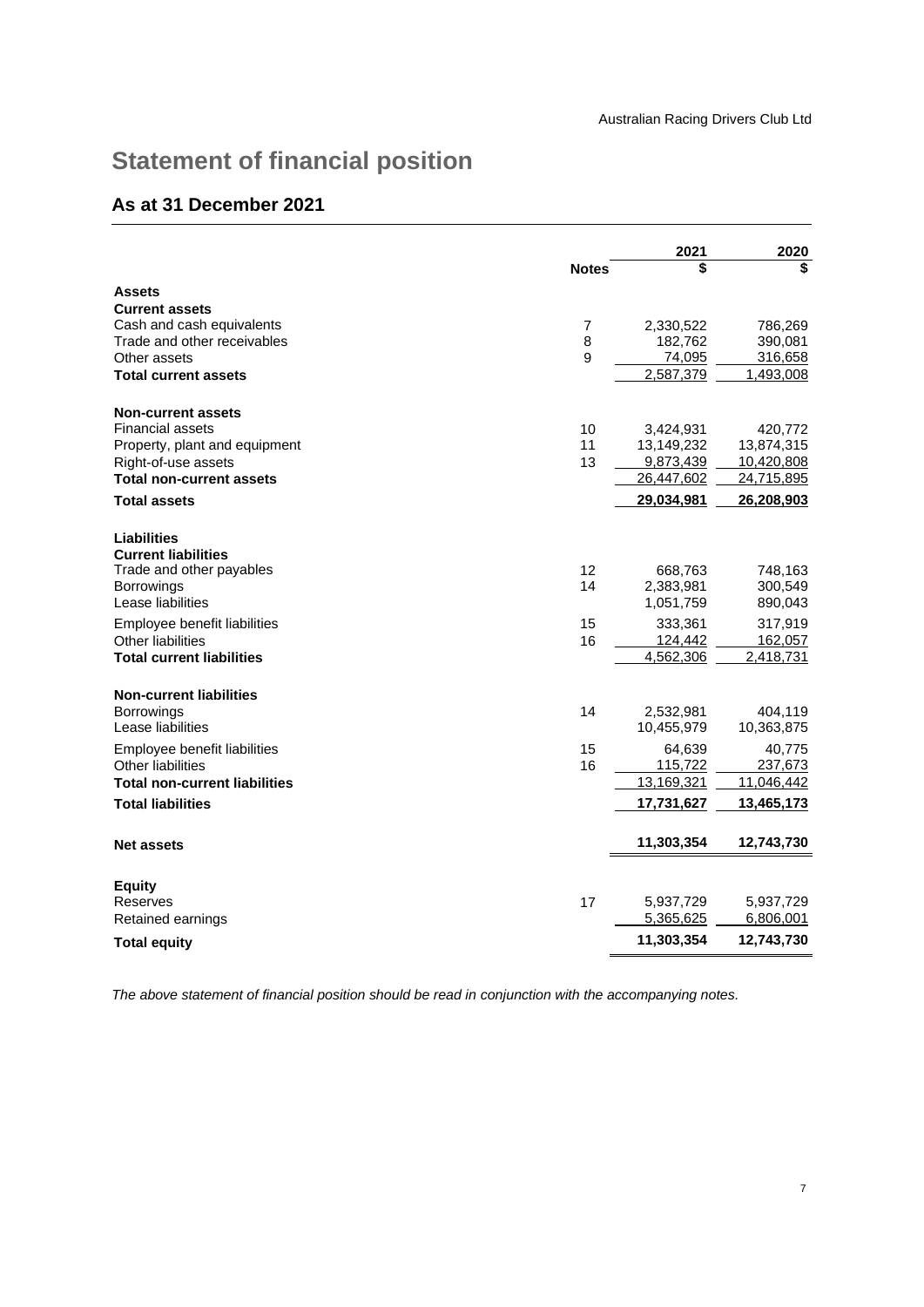# **Statement of changes in equity**

## **For the year ended 31 December 2021**

|                                       | <b>Retained</b><br>earnings<br>\$ | <b>Asset</b><br>revaluation<br>reserve<br>(Note 17)<br>\$ | <b>Capital profit</b><br>reserves<br>(Note 17)<br>\$ | <b>Total equity</b><br>\$ |
|---------------------------------------|-----------------------------------|-----------------------------------------------------------|------------------------------------------------------|---------------------------|
|                                       |                                   |                                                           |                                                      |                           |
| At 1 January 2021                     | 6,806,001                         | 3,678                                                     | 5,934,051                                            | 12,743,730                |
| Loss for the year                     | (1,440,376)                       |                                                           |                                                      | (1,440,376)               |
| Total comprehensive loss for the year | (1,440,376)                       |                                                           |                                                      | (1,440,376)               |
| At 31 December 2021                   | 5,365,625                         | 3,678                                                     | 5,934,051                                            | 11,303,354                |
| At 1 January 2020                     | 8,679,556                         | 3,678                                                     | 5,934,051                                            | 14,617,285                |
| Loss for the year                     | <u>(1,873,555)</u>                |                                                           |                                                      | <u>(1,873,555)</u>        |
| Total comprehensive loss for the year | <u>(1,873,555)</u>                |                                                           |                                                      | (1,873,555)               |
| At 31 December 2020                   | 6,806,001                         | 3,678                                                     | 5,934,051                                            | 12,743,730                |

*The above statement of changes in equity should be read in conjunction with the accompanying notes.*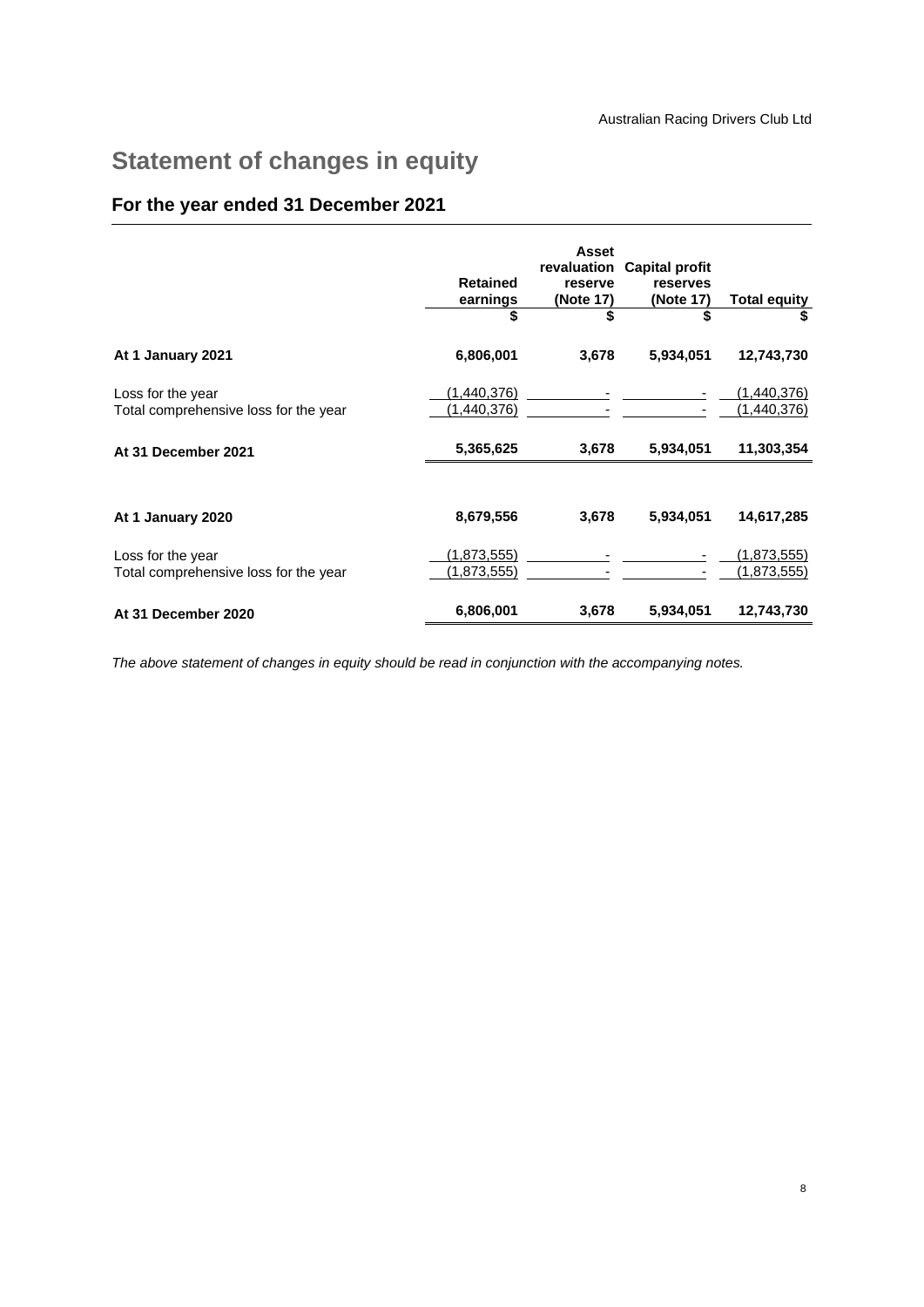# **Statement of cash flows**

## **For the year ended 31 December 2021**

|                                                                                                                                 |             | 2021                   | 2020                     |
|---------------------------------------------------------------------------------------------------------------------------------|-------------|------------------------|--------------------------|
|                                                                                                                                 | <b>Note</b> | \$                     | \$                       |
| <b>Operating activities</b>                                                                                                     |             |                        |                          |
| Receipts from customers and members                                                                                             |             | 5,695,060              | 4,435,195                |
| Payments to suppliers and employees                                                                                             |             | (3,683,485)            | (4,013,955)              |
| Interest received                                                                                                               |             | 13,162                 | 9,682                    |
| Interest paid                                                                                                                   |             | (80, 537)              | (50, 959)                |
| Interest paid on lease liabilities                                                                                              |             | (736, 691)             | (729, 627)               |
| Dividends received                                                                                                              |             | 89                     | 71                       |
| Government grants received                                                                                                      |             | 243,123                | 845,350                  |
| Net cash flows from operating activities                                                                                        |             | 1,450,721              | 495,757                  |
| <b>Investing activities</b><br>Proceeds from sale of property, plant and equipment<br>Purchase of property, plant and equipment |             | 1,000<br>(705, 762)    | (176, 689)               |
| Investment in term deposits                                                                                                     |             | (3,000,000)            |                          |
| Net cash flows used in investing activities                                                                                     |             | (3,704,762)            | (176, 689)               |
| <b>Financing activities</b><br>Payment of principal portion of lease liabilities<br>Repayment of borrowings                     |             | (414,000)<br>(561,032) | (143, 328)<br>(141, 664) |
| Proceeds from borrowings                                                                                                        |             | 4,773,326              |                          |
|                                                                                                                                 |             |                        |                          |
| Net cash flows from/(used in) financing activities                                                                              |             | 3,798,294              | (284,992)                |
| Net increase in cash and cash equivalents<br>Cash and cash equivalents at 1 January                                             |             | 1,544,253<br>786,269   | 34,076<br>752,193        |
| Cash and cash equivalents at 31 December                                                                                        | 7           | 2,330,522              | 786,269                  |

*The above statement of cash flows should be read in conjunction with the accompanying notes.*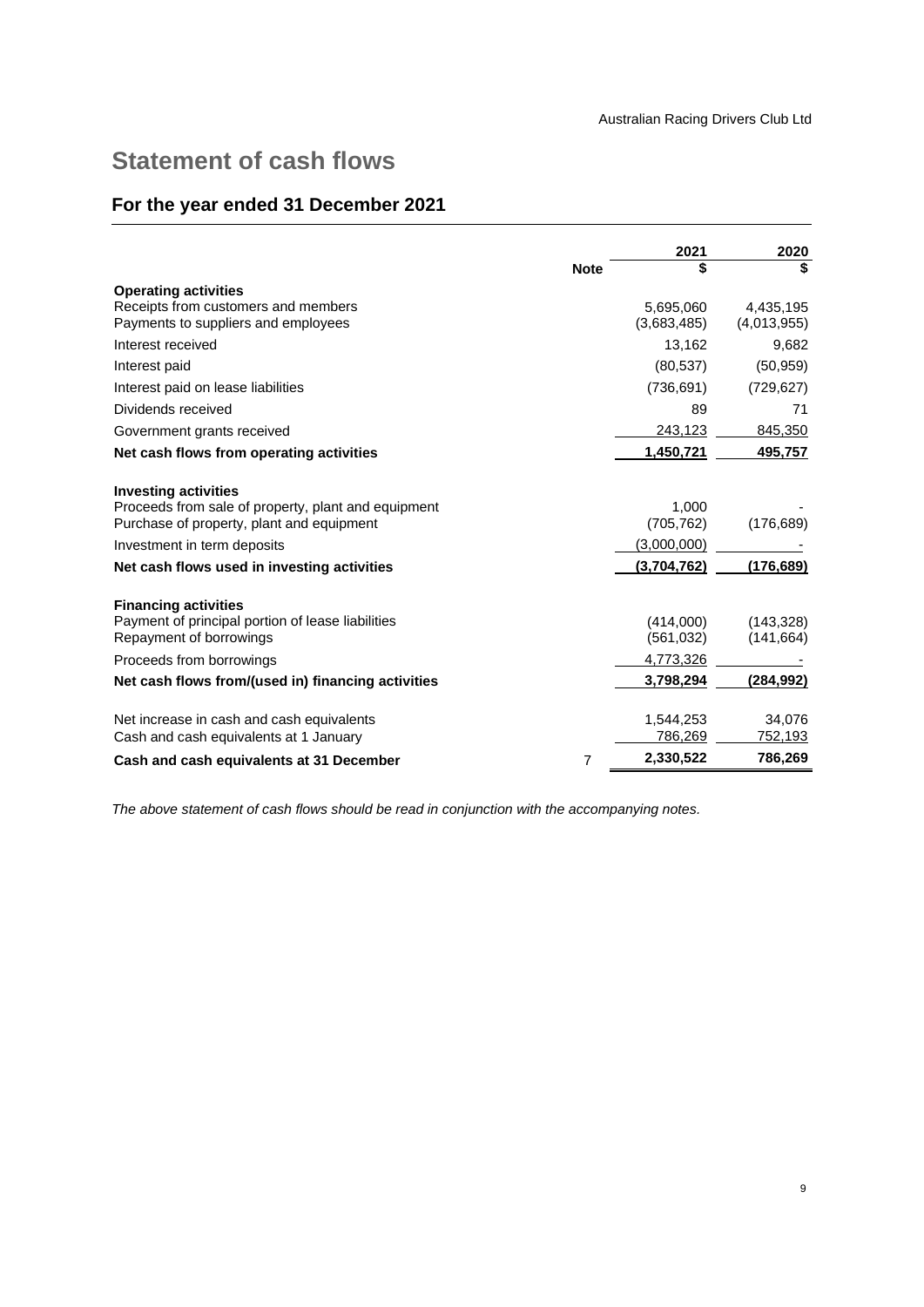# **Notes to the financial statements**

## **For the year ended 31 December 2021**

## **1. Corporate information**

The financial statements of Australian Racing Drivers Club Ltd (the "Club") for the year ended 31 December 2021 were authorised for issue in accordance with a resolution of the directors on 11 May 2022.

The Club is incorporated and domiciled in Australia as a company limited by guarantee. The registered office and principal place of business of the Club is 1 Brabham Drive, Eastern Creek, NSW 2766.

Further information on the nature of the operations and principal activities of the Club is provided in the directors' report.

### **2. Significant accounting policies**

### **2.1 Basis of preparation**

These general purpose financial statements have been prepared in compliance with the requirements of the *Corporations Act 2001 and Australian Accounting Standards - Simplified Disclosures*. The Club is a not for-profit, private sector entity which is not publicly accountable for the purposes of preparing these financial statements.

These financial statements, for the year ended 31 December 2021, are the first financial statements the Club has prepared in accordance with the *Australian Accounting Standards - Simplified Disclosures*. The Club has opted to adopt *AASB 1060 General Purpose Financial Statements - Simplified Disclosures for For-Profit and Not-for-Profit Tier 2 Entities* ahead of its mandatory effective date of 1 July 2021. The adoption of the *Australian Accounting Standards - Simplified Disclosures* has no significant impact on the financial statements because the Club's previous financial statements were prepared in full compliance with the recognition and measurement requirements of *Australian Accounting Standards - Reduced Disclosure Requirements.*

The Club has applied the practical expedients available under Appendix E of *AASB 1053 Application of Tiers of Australian Accounting Standards (as amended by AASB 2020-2 Amendments to Australian Accounting Standards - Removal of Special Purpose Financial Statements for Certain For- Profit Private Sector Entities)*, as follows:

(a) relief from distinguishing the correction of errors and changes in accounting policy, for periods beginning before 1 July 2021;

(b) relief from providing comparative information not previously disclosed in the notes, for periods beginning before 1 July 2021; and

(c) relief from restating comparative information, for periods beginning before 1 July 2021.

The financial statements have been prepared on a historical cost basis.

The financial statements are presented in Australian dollars (\$).

#### **2.2 Changes in accounting policies and disclosures**

#### **New and amended standards and interpretations**

Several amendments and interpretations apply for the first time in 2021, but do not have an impact on the financial statements of the Club.

#### **Accounting Standards and Interpretations issued but not yet effective**

Certain Australian Accounting Standards and Interpretations have recently been issued or amended but are not yet effective and have not been adopted by the Club for the annual reporting year ended 31 December 2021. Other than the early adoption of AASB 1060 *General Purpose Financial Statements - Simplified Disclosures for For-Profit and Not-for-Profit Tier 2 Entities*, the Club has not early adopted any standards, interpretations or amendments that have been issued but are not yet effective.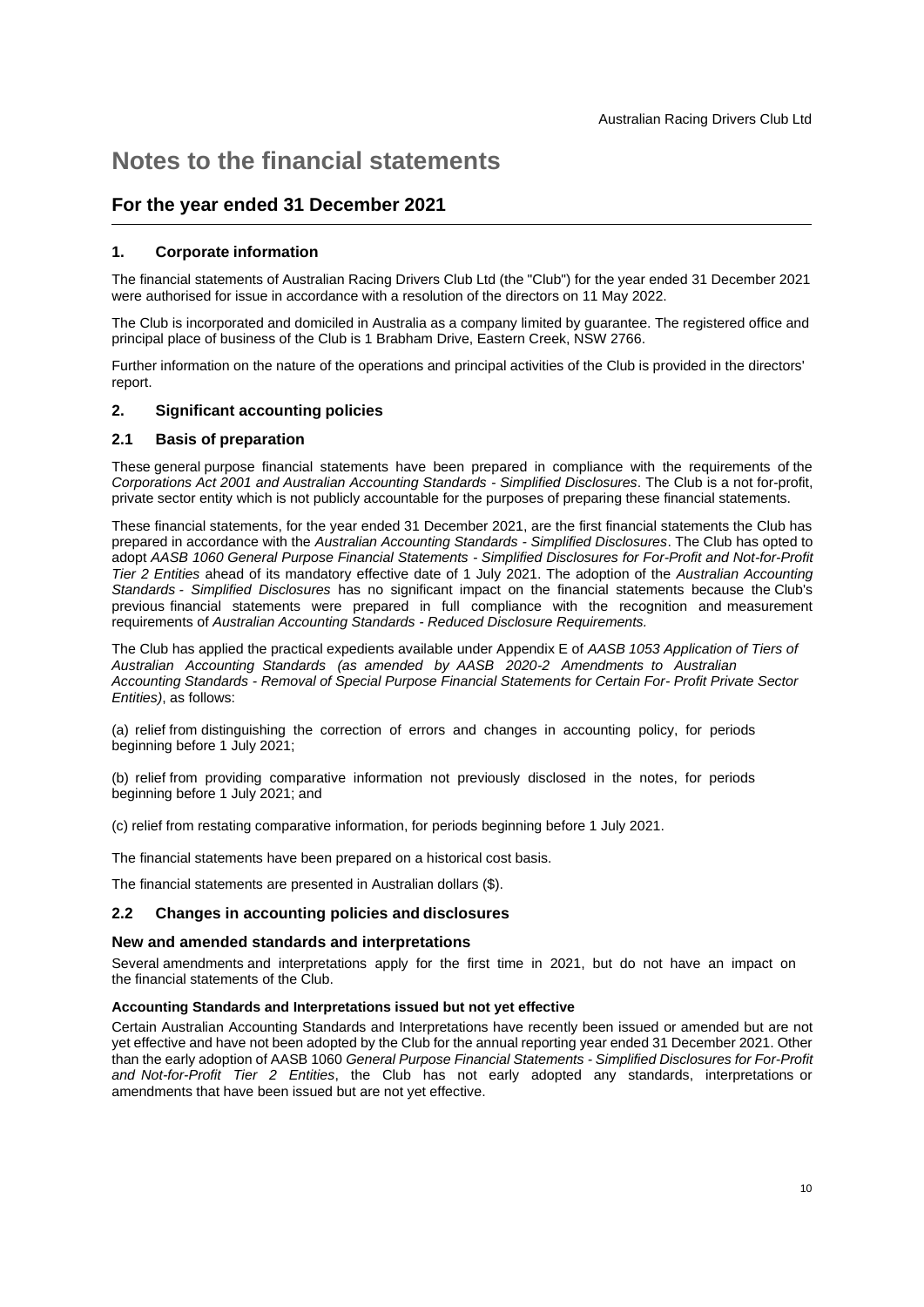## **For the year ended 31 December 2021**

### **2. Significant accounting policies (continued)**

### **2.3 Summary of significant accounting policies**

#### **a) Current versus non-current classification**

The Club presents assets and liabilities in the statement of financial position based on current/noncurrent classification. An asset is current when it is:

- Expected to be realised or intended to be sold or consumed in the normal operating cycle;
- Held primarily for the purpose of trading;
- Expected to be realised within twelve months after the reporting period, or
- Cash or cash equivalent unless restricted from being exchanged or used to settle a liability for at least twelve months after the reporting period.

All other assets are classified as non-current.

A liability is current when:

- It is expected to be settled in the normal operating cycle;
- It is held primarily for the purpose of trading;
- It is due to be settled within twelve months after the reporting period, or
- There is no unconditional right to defer the settlement of the liability for at least twelve months after the reporting period.

The Club classifies all other liabilities as non-current.

#### **b) Going concern**

The financial statements have been prepared on a going concern basis, which contemplates continuity of normal business activities and realisation of assets and settlement of liabilities in the ordinary course of business.

As at 31 December 2021, the Club's total current liabilities exceeded total current assets by \$1,974,927 including non-cash current liabilities of \$124,442 pertaining to member advances on Club memberships, \$173,361 of current long service leave accrued which the management does not expect to be utilised or paid out in financial year ending 31 December 2021 and \$1,051,759 of finance lease liability payable to the landlord WSPT. Comparably, as at 31 December 2020, total current liabilities exceeded total current assets by \$925,723.

The COVID-19 pandemic and the response of Governments in dealing with the pandemic continues to interfere with general activity levels within the community, the economy and the operations of our business. While we have not seen a significant impact on our business to date, the scale and duration of these developments remain uncertain as at the date of this report, and may have an impact on our future earnings, cash flow and financial condition.

Given the uncertainty over the extent of the impact of COVID-19 on the operations of the business, management have provided a detailed cash flow to support the going concern assumption to the Directors. The Directors are of the view given the positive forecasted cashflow, the financial report has been prepared on a going concern basis as the Directors are of the opinion that it is still appropriate.

The financial statements do not include any adjustments relating to the recoverability and classification of recorded asset amounts or to the amounts and classification of liabilities that might be necessary should the entity not continue as a going concern. The financial statements have been prepared based upon conditions existing at 31 December 2021 and considering those events occurring subsequent to that date, that provide evidence of conditions that existed at the end of the reporting period.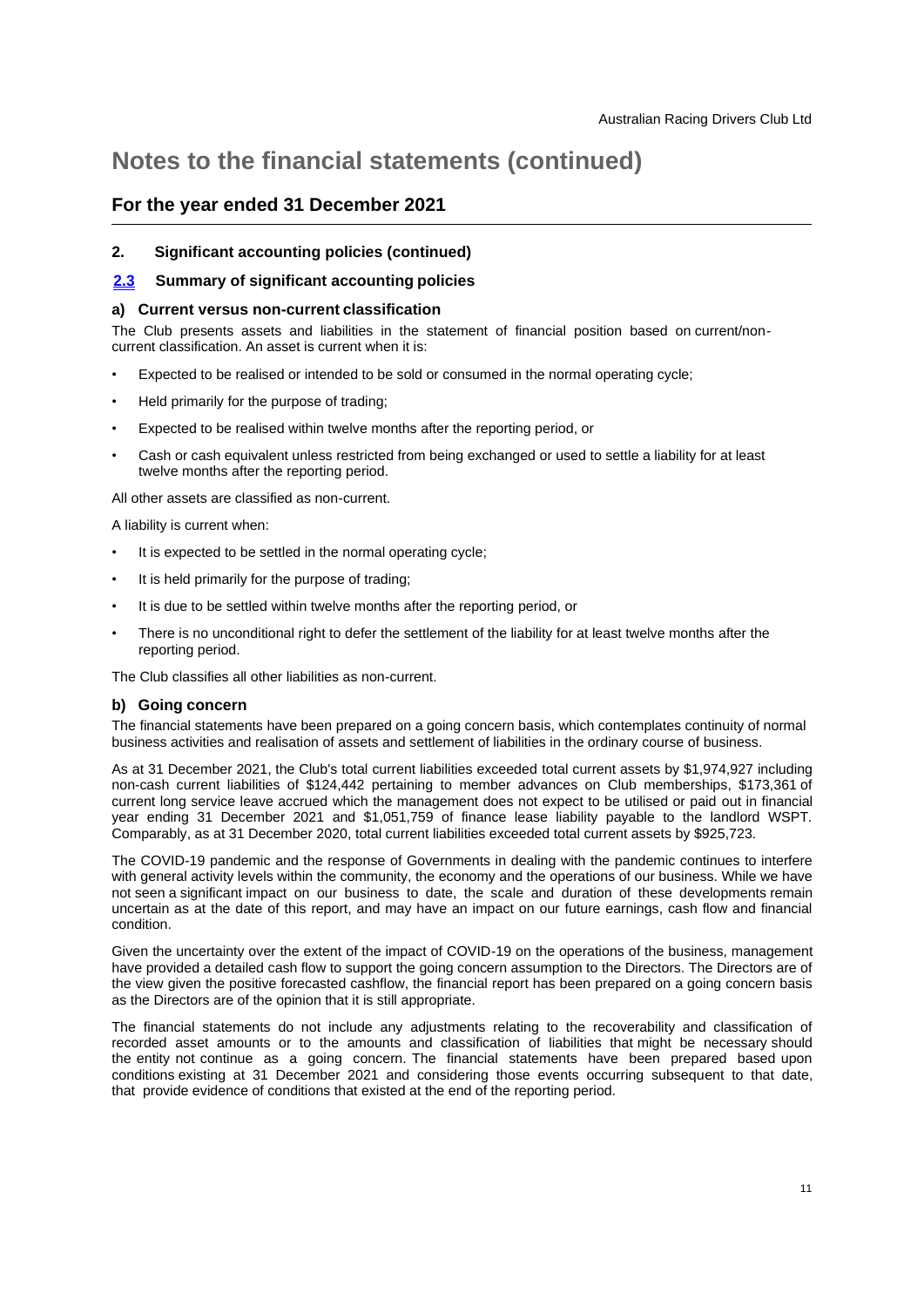## **For the year ended 31 December 2021**

## **2. Significant accounting policies (continued)**

## **2.3 Summary of significant accounting policies (continued)**

#### **c) Cash and cash equivalents**

Cash and cash equivalents in the statement of financial position comprise cash at bank and on hand.

#### **d) Trade and other receivables**

Trade and other receivable represents the Club's right to an amount of consideration that is unconditional (i.e., only the passage of time is required before payment of the consideration is due).

Trade receivables previously classified as loans and receivables are held to collect contractual cash flows and give rise to cash flows representing solely payments of principal and interest. These are now classified and measured as debt instruments at amortised cost.

#### **e) Financial instruments**

A financial instrument is any contract that gives rise to a financial asset of one entity and a financial liability or equity instrument of another entity.

#### *(i) Financial assets*

#### **Initial recognition and measurement**

Financial assets are classified, at initial recognition, as subsequently measured at amortised cost and fair value through profit or loss.

The classification of financial assets at initial recognition depends on the financial asset's contractual cash flow characteristics and the Club's business model for managing them. The Club initially measures a financial asset at its fair value plus, in the case of a financial asset not at fair value through profit or loss, transaction costs.

In order for a financial asset to be classified and measured at amortised cost or fair value through other comprehensive income (OCI), it needs to give rise to cash flows that are 'solely payments of principal and interest (SPPI)' on the principal amount outstanding. This assessment is referred to as the SPPI test and is performed at an instrument level. Financial assets with cash flows that are not SPPI are classified and measured at fair value through profit or loss, irrespective of the business model.

All financial assets are recognised initially at fair value plus, in the case of financial assets not recorded at fair value through profit or loss, transaction costs that are attributable to the acquisition of the financial asset.

The Club's business model for managing financial assets refers to how it manages its financial assets in order to generate cash flows. The business model determines whether cash flows will result from collecting contractual cash flows, selling the financial assets, or both. Financial assets classified and measured at amortised cost are held within a business model with the objective to hold financial assets in order to collect contractual cash flows while financial assets classified and measured at fair value through OCI are held within a business model with the objective of both holding to collect contractual cash flows and selling.

#### **Subsequent measurement**

For purposes of subsequent measurement, financial assets are classified in two categories:

- Financial assets at amortised cost (debt instruments)
- Financial assets at fair value through profit or loss

#### *Financial assets at amortised cost (debt instruments)*

Financial assets at amortised cost are subsequently measured using the effective interest rate (EIR) method and are subject to impairment. Gains and losses are recognised in profit or loss when the asset is derecognised, modified or impaired.

The Club's financial assets at amortised cost includes trade and other receivables and other assets.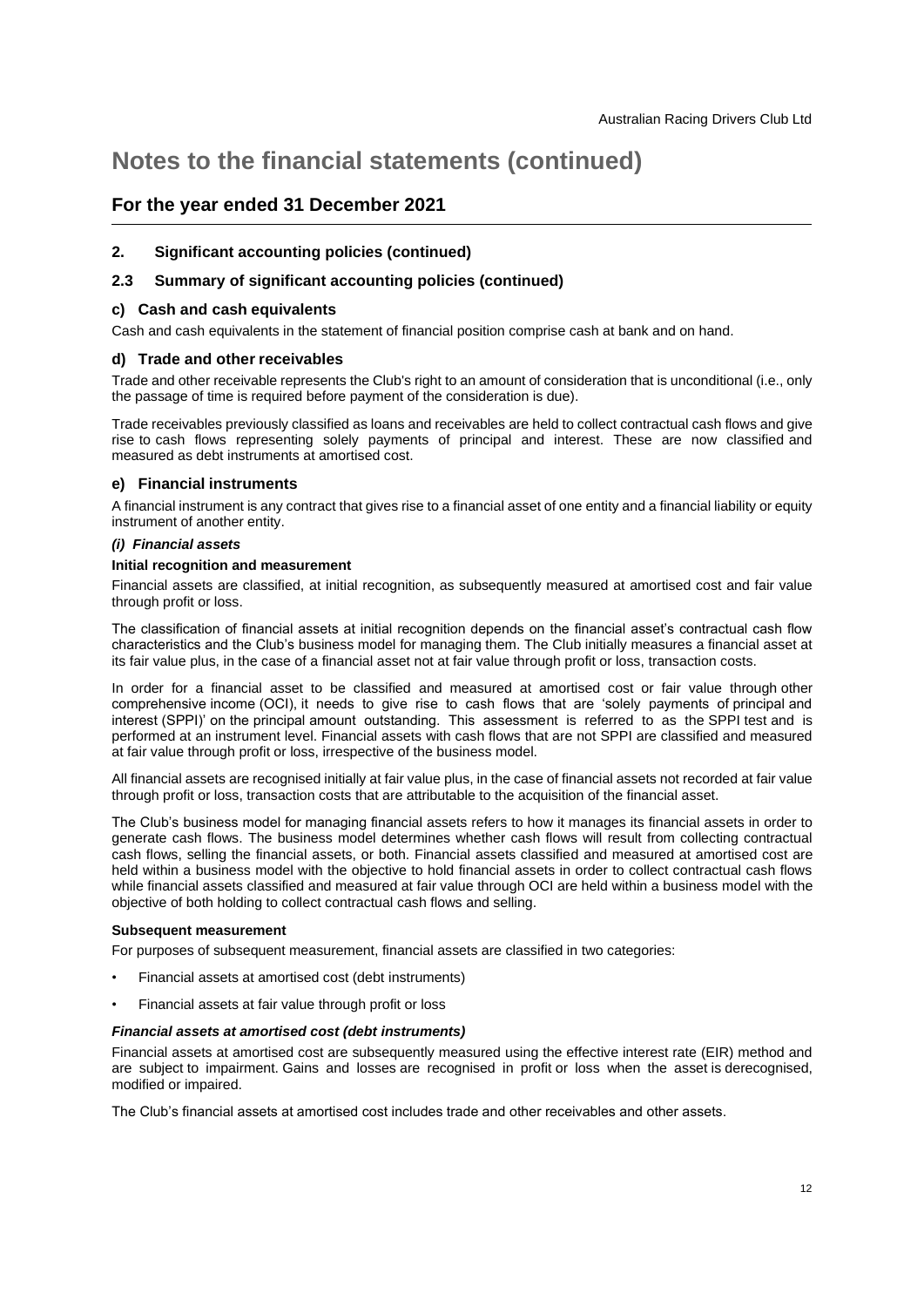## **For the year ended 31 December 2021**

### **2. Significant accounting policies (continued)**

## **2.3 Summary of significant accounting policies (continued)**

### **e) Financial instruments (continued)**

## *(i) Financial assets (continued)*

#### **Subsequent measurement (continued)**

#### *Financial assets at fair value through profit or loss*

Financial assets at fair value through profit or loss include financial assets designated upon initial recognition at fair value through profit or loss. Financial assets at fair value through profit or loss are carried in the statement of financial position at fair value with net changes in fair value recognised in the statement of profit or loss and other comprehensive income.

This category includes listed equity investments which the Club had not irrevocably elected to classify at fair value through OCI.

#### **Derecognition**

A financial asset (or, where applicable, a part of a financial asset or part of a club of similar financial assets) is primarily derecognised (i.e., removed from the Club's statement of financial position) when:

- The rights to receive cash flows from the asset have expired, or
- The Club has transferred its rights to receive cash flows from the asset or has assumed an obligation to pay the received cash flows in full without material delay to a third party under a 'pass-through' arrangement; and either (a) the Club has transferred substantially all the risks and rewards of the asset, or (b) the Club has neither transferred nor retained substantially all the risks and rewards of the asset, but has transferred control of the asset.

When the Club has transferred its rights to receive cash flows from an asset or has entered into a pass-through arrangement, it evaluates if, and to what extent, it has retained the risks and rewards of ownership. When it has neither transferred nor retained substantially all of the risks and rewards of the asset, nor transferred control of the asset, the Club continues to recognise the transferred asset to the extent of its continuing involvement. In that case, the Club also recognises an associated liability. The transferred asset and the associated liability are measured on a basis that reflects the rights and obligations that the Club has retained.

Continuing involvement that takes the form of a guarantee over the transferred asset is measured at the lower of the original carrying amount of the asset and the maximum amount of consideration that the Club could be required to repay.

#### **Impairment**

The Club recognises an allowance for expected credit losses (ECLs) for all debt instruments not held at fair value through profit or loss. ECLs are based on the difference between the contractual cash flows due in accordance with the contract and all the cash flows that the Club expects to receive, discounted at an approximation of the original EIR. The expected cash flows will include cash flows from the sale of collateral held or other credit enhancements that are integral to the contractual terms.

ECLs are recognised in two stages. For credit exposures for which there has not been a significant increase in credit risk since initial recognition, ECLs are provided for credit losses that result from default events that are possible within the next 12-months (a 12-month ECL). For those credit exposures for which there has been a significant increase in credit risk since initial recognition, a loss allowance is required for credit losses expected over the remaining life of the exposure, irrespective of the timing of the default (a lifetime ECL).

For trade and other receivables, the Club applies a simplified approach in calculating ECLs. Therefore, the Club does not track changes in credit risk, but instead recognises a loss allowance based on lifetime ECLs at each reporting date. The Club has established a provision matrix that is based on its historical credit loss experience, adjusted for forward-looking factors specific to the debtors and the economic environment.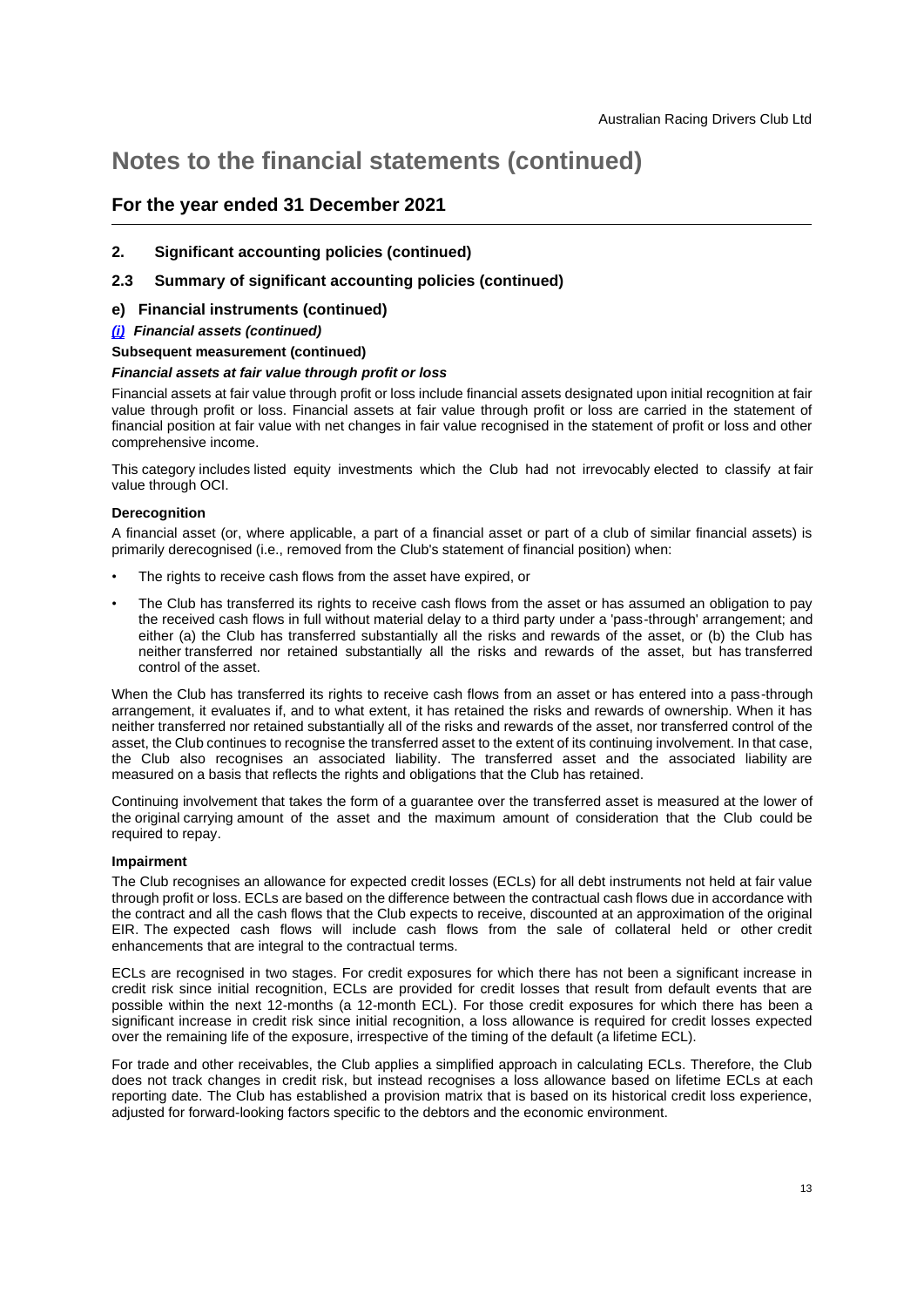## **For the year ended 31 December 2021**

### **2. Significant accounting policies (continued)**

### **2.3 Summary of significant accounting policies (continued)**

#### **e) Financial instruments (continued)**

## *(ii) Financial liabilities*

#### **Initial recognition and measurement**

Financial liabilities are classified, at initial recognition, as loans and borrowings and payables.

All financial liabilities are recognised initially at fair value and, in the case of loans and borrowings and payables, net of directly attributable transaction costs.

The Club's financial liabilities include trade and other payables, other liabilities and borrowings.

#### **Subsequent measurement**

#### *Financial liabilities at amortised cost*

For purposes of subsequent measurement, financial liabilities are classified into the following categories:

• Financial liabilities at amortised cost (trade and other payables, loans and borrowings)

#### *Trade and other payables*

Trade and other payables are carried at amortised cost and due to their short-term nature they are not discounted. They represent liabilities for goods and services provided to the Company prior to the end of the financial year that are unpaid and arise when the Company becomes obliged to make future payments in respect of the purchase of these goods and services. The amounts are unsecured and are usually paid within 30 days of recognition.

#### *Loans and borrowings*

After initial recognition, loans and borrowings are subsequently measured at amortised cost using the EIR method. Gains and losses are recognised in profit or loss when the liabilities are derecognised as well as through the EIR amortisation process.

Amortised cost is calculated by taking into account any discount or premium on acquisition and fees or costs that are an integral part of the EIR. The EIR amortisation is included as finance costs in the statement of profit or loss.

#### **Derecognition**

A financial liability is derecognised when the obligation under the liability is discharged or cancelled or expires. When an existing financial liability is replaced by another from the same lender on substantially different terms, or the terms of an existing liability are substantially modified, such an exchange or modification is treated as the derecognition of the original liability and the recognition of a new liability. The difference in the respective carrying amounts is recognised in the statement of profit or loss and other comprehensive income.

#### **f) Property, plant and equipment**

Property, plant and equipment are stated at cost, net of accumulated depreciation and accumulated impairment losses, if any. Such cost includes the cost of replacing part of the plant and equipment. When significant parts of plant and equipment are required to be replaced at intervals, the Club depreciates them separately based on their specific useful lives. Likewise, when a major inspection is performed, its cost is recognised in the carrying amount of the plant and equipment as a replacement if the recognition criteria are satisfied. All other repair and maintenance costs are recognised in profit or loss as incurred.

Depreciation rates used for each class of depreciable asset are:

| Leasehold improvements - Skidpan             | 2.5 to $10\%$ |
|----------------------------------------------|---------------|
| Leasehold improvements - Track and Buildings | 2.5 to 10%    |
| Plant and machinery                          | 10 to 27%     |
| Motor vehicles                               | 12.5 to 25%   |
| Furniture, fittings and office equipment     | 12.5 to 25%   |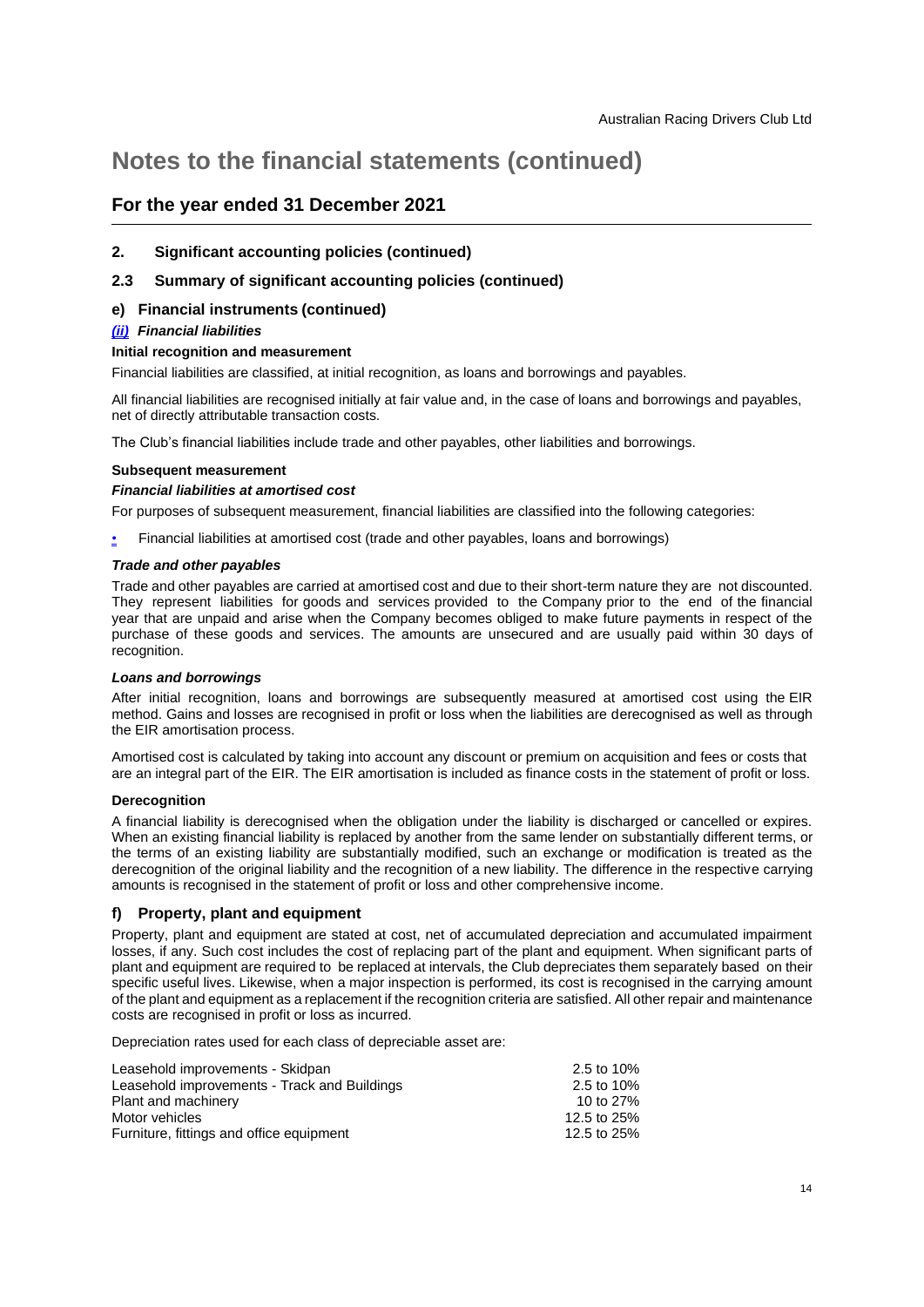## **For the year ended 31 December 2021**

## **2. Significant accounting policies (continued)**

## **2.3 Summary of significant accounting policies (continued)**

## **f) Property, plant and equipment (continued)**

An item of property, plant and equipment and any significant part initially recognised is derecognised upon disposal (i.e., at the date the recipient obtains control) or when no future economic benefits are expected from its use or disposal. Any gain or loss arising on derecognition of the asset (calculated as the difference between the net disposal proceeds and the carrying amount of the asset) is included in the statement of profit or loss and other comprehensive income when the asset is derecognised.

The residual values, useful lives and methods of depreciation of property, plant and equipment are reviewed at each financial year end and adjusted prospectively, if appropriate.

### **g) Impairment of non-financial assets**

The Club assesses, at each reporting date, whether there is an indication that an asset may be impaired. If any indication exists, or when annual impairment testing for an asset is required, the Club estimates the asset's recoverable amount. An asset's recoverable amount is the higher of an asset's or cash-generating unit (CGU)'s fair value less costs of disposal and its value in use. The recoverable amount is determined for an individual asset, unless the asset does not generate cash inflows that are largely independent of those from other assets or groups of assets. When the carrying amount of an asset or CGU exceeds its recoverable amount, the asset is considered impaired and is written down to its recoverable amount.

In assessing value in use, the estimated future cash flows are discounted to their present value using a pre-tax discount rate that reflects current market assessments of the time value of money and the risks specific to the asset. In determining fair value less costs of disposal, recent market transactions are taken into account. If no such transactions can be identified, an appropriate valuation model is used. These calculations are corroborated by valuation multiples, quoted share prices for publicly traded companies or other available fair value indicators.

Impairment losses are recognised in the statement of profit or loss and other comprehensive income as an expense.

An assessment is made at each reporting date to determine whether there is an indication that previously recognised impairment losses no longer exist or have decreased. If such indication exists, the Club estimates the asset's or CGU's recoverable amount. A previously recognised impairment loss is reversed only if there has been a change in the assumptions used to determine the asset's recoverable amount since the last impairment loss was recognised. The reversal is limited so that the carrying amount of the asset does not exceed its recoverable amount, nor exceed the carrying amount that would have been determined, net of depreciation, had no impairment loss been recognised for the asset in prior years. Such reversal is recognised in the statement of profit or loss and other comprehensive income.

### **h) Leases**

The Club assesses at contract inception whether a contract is, or contains, a lease. That is, if the contract conveys the right to control the use of an identified asset for a period of time in exchange for consideration.

The determination of whether an arrangement is (or contains) a lease is based on the substance of the arrangement at the inception of the lease. The arrangement is, or contains, a lease if fulfilment of the arrangement is dependent on the use of a specific asset or assets and the arrangement conveys a right to use the asset (or assets), even if that asset is (or those assets are) not explicitly specified in an arrangement.

#### *Club as a lessee*

The Club applies a single recognition and measurement approach for all leases, except for short-term leases and leases of low-value assets. The Club recognises lease liabilities to make lease payments and right-of-use assets representing the right to use the underlying assets.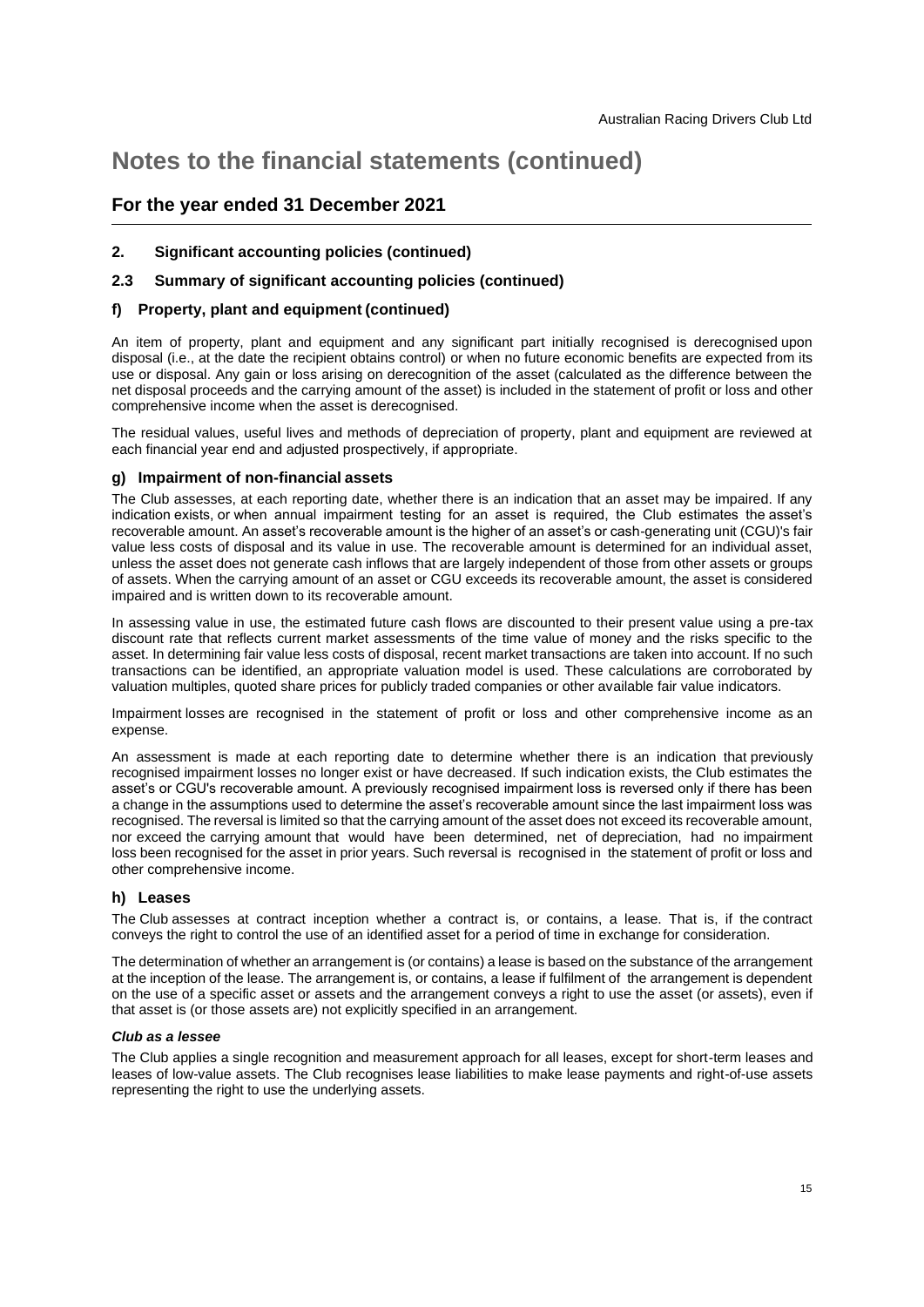## **For the year ended 31 December 2021**

### **2. Significant accounting policies (continued)**

## **2.3 Summary of significant accounting policies (continued)**

#### **h) Leases (continued)**

#### *Club as a lessee (continued)*

#### *(i) Right-of-use assets*

The Club recognises right-of-use assets at the commencement date of the lease (i.e., the date the underlying asset is available for use). Right-of-use assets are measured at cost, less any accumulated depreciation and impairment losses, and adjusted for any remeasurement of lease liabilities. The cost of right-of-use assets includes the amount of lease liabilities recognised, initial direct costs incurred, and lease payments made at or before the commencement date less any lease incentives received. Right-of-use assets are depreciated on a straight-line basis over the shorter of the lease term and the estimated useful lives of the assets, as follows:

| $\cdot$ Land  | 21 years            |
|---------------|---------------------|
| • Mower       | over the lease term |
| • Photocopier | over the lease term |

If ownership of the leased asset transfers to the Club at the end of the lease term or the cost reflects the exercise of a purchase option, depreciation is calculated using the estimated useful life of the asset.

The right-of-use assets are also subject to impairment. Refer to the accounting policies in section (g) Impairment of non-financial assets.

### *(ii) Lease liabilities*

At the commencement date of the lease, the Club recognises lease liabilities measured at the present value of lease payments to be made over the lease term. The lease payments include fixed payments (including insubstance fixed payments) less any lease incentives receivable, variable lease payments that depend on an index or a rate, and amounts expected to be paid under residual value guarantees. The lease payments also include the exercise price of a purchase option reasonably certain to be exercised by the Club and payments of penalties for terminating the lease, if the lease term reflects the Club exercising the option to terminate. Variable lease payments that do not depend on an index or a rate are recognised as expenses (unless they are incurred to produce inventories) in the period in which the event or condition that triggers the payment occurs.

In calculating the present value of lease payments, the Club uses its incremental borrowing rate at the lease commencement date because the interest rate implicit in the lease is not readily determinable. After the commencement date, the amount of lease liabilities is increased to reflect the accretion of interest and reduced for the lease payments made. In addition, the carrying amount of lease liabilities is remeasured if there is a modification, a change in the lease term, a change in the lease payments (e.g., changes to future payments resulting from a change in an index or rate used to determine such lease payments) or a change in the assessment of an option to purchase the underlying asset.

#### *(iii) Short-term leases and leases of low-value assets*

The Club applies the short-term lease recognition exemption to its short-term leases of machinery and equipment (i.e., those leases that have a lease term of 12 months or less from the commencement date and do not contain a purchase option). It also applies the lease of low-value assets recognition exemption to leases of office equipment that are considered to be low value. Lease payments on short-term leases and leases of low-value assets are recognised as expense on a straight-line basis over the lease term.

### *Club as a lessor*

Leases in which the Club does not transfer substantially all the risks and rewards incidental to ownership of an asset are classified as operating leases. Rental income arising is accounted for on a straight-line basis over the lease terms and is included in revenue in the statement of profit or loss due to its operating nature. Initial direct costs incurred in negotiating and arranging an operating lease are added to the carrying amount of the leased asset and recognised over the lease term on the same basis as rental income. Contingent rents are recognised as revenue in the period in which they are earned.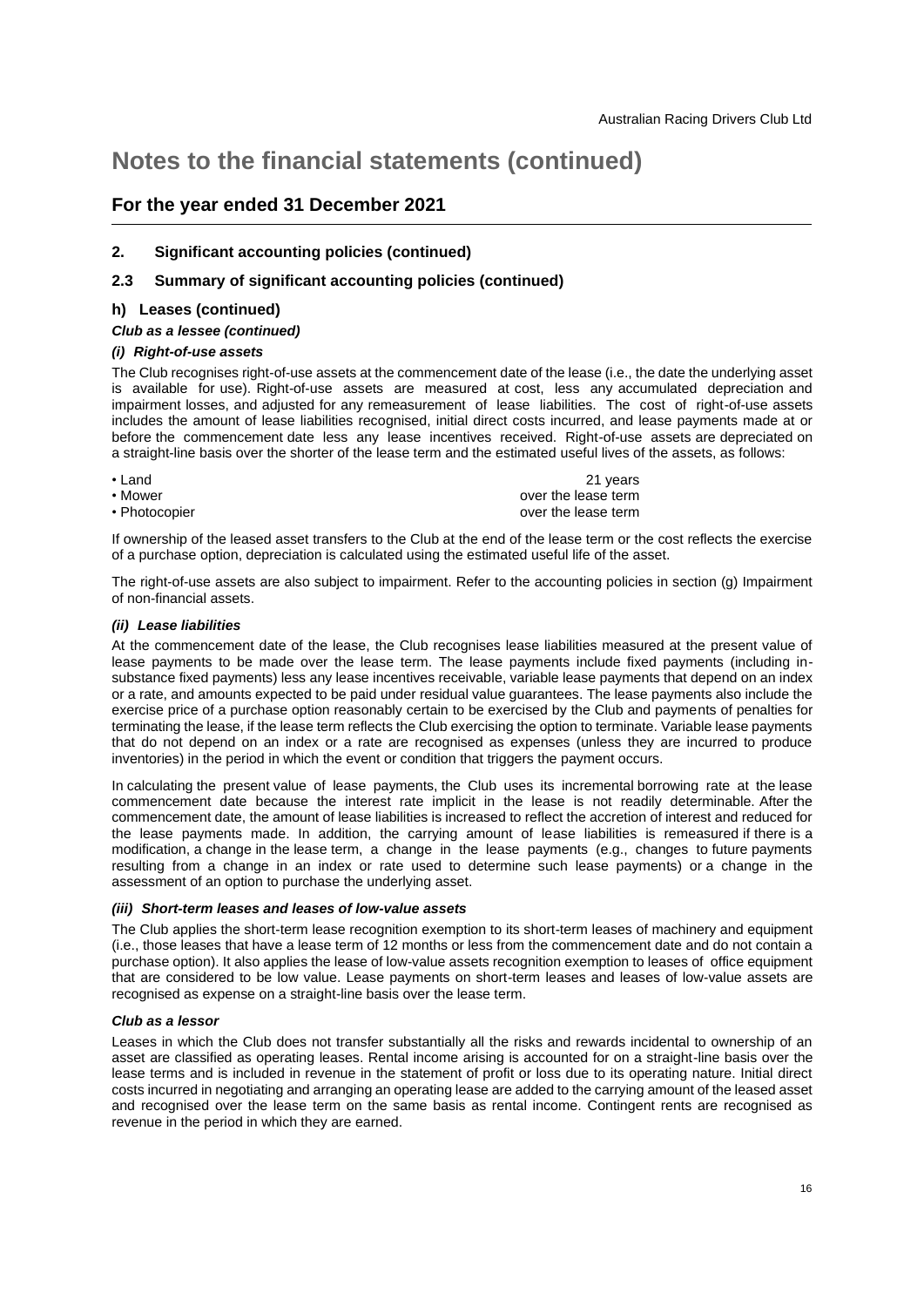## **For the year ended 31 December 2021**

## **2. Significant accounting policies (continued)**

## **2.3 Summary of significant accounting policies (continued)**

#### **i) Trade and other payables**

Trade and other payables represent the liabilities for goods and services received by the Club that remain unpaid at the end of the reporting period. The balance is recognised as a current liability with the amounts normally paid within 30 days of recognition of the liability.

## **j) Employee benefit liabilities**

#### *Wages and salaries*

Liabilities for wages and salaries, including non-monetary benefits which are expected to be settled within 12 months of the reporting date are recognised in respect of employees' services up to the reporting date. They are measured at the amounts expected to be paid when the liabilities are settled.

#### *Long service leave and annual leave*

The Club does not expect its long service leave or annual leave benefits to be settled wholly within 12 months of each reporting date. The Club recognises a liability for long service leave and annual leave measured as the present value of expected future payments to be made in respect of services provided by employees up to the reporting date using the projected unit credit method. Consideration is given to expected future wage and salary levels, experience of employee departures, and periods of service. Expected future payments are discounted using market yields at the reporting date on high quality corporate bonds with terms to maturity and currencies that match, as closely as possible, the estimated future cash outflows.

### **k) Revenue recognition**

Revenue from contracts with customers is recognised when control of the goods or services are transferred to the customer at an amount that reflects the consideration to which the Club expects to be entitled in exchange for those goods or services. The Club has generally concluded that it is the principal in its revenue arrangements because it typically controls the goods or services before transferring them to the customer.

#### *Rendering of services*

The Club recognises revenue from rendering of services over time, using an input method to measure progress towards complete satisfaction of the service, because the customer simultaneously receives and consumes the benefits provided by the Club from the rendering of a service is recognised upon the delivery of the service to the customer.

#### *Membership subscriptions*

Membership income is recognised as revenue over the period to which it relates to. The Club collects club membership fees in advance. At any point in time, the services for those membership fees have not yet been provided and has been recorded as deferred revenue.

#### *Dividends*

Revenue is recognised when the Club's right to receive the payment is established, which is generally when the Club declares dividend.

#### *Rental income*

Rental income arising from operating leases on investment properties is accounted for on a straight-line basis over the lease terms and is included in revenue in the statement of profit or loss and other comprehensive income due to its operating nature.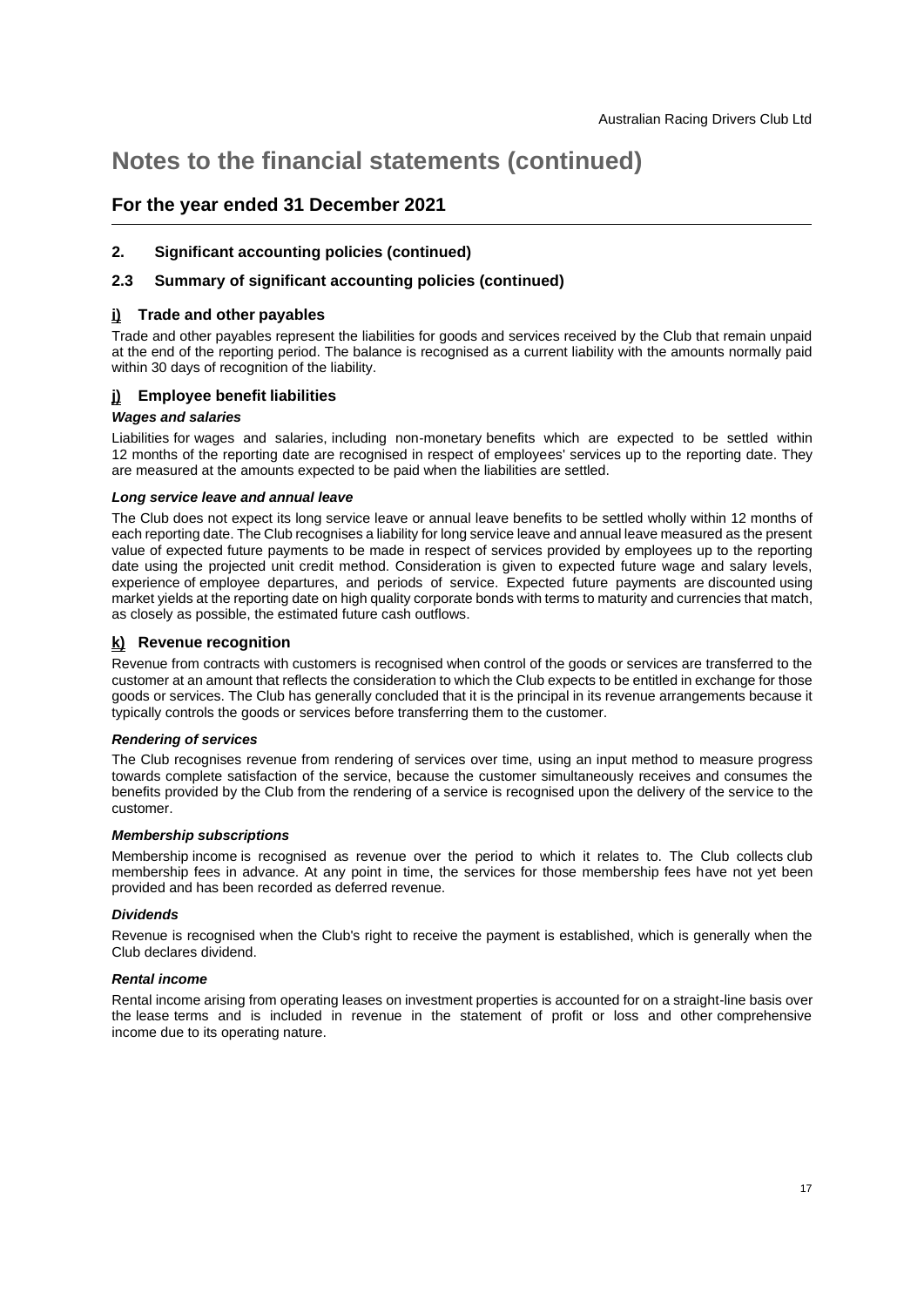## **For the year ended 31 December 2021**

## **2. Significant accounting policies (continued)**

## **2.3 Summary of significant accounting policies (continued)**

#### **l) Interest income**

Interest income is recorded using the EIR. The EIR is the rate that exactly discounts the estimated future cash receipts over the expected life of the financial instrument or a shorter period, where appropriate, to the net carrying amount of the financial asset. Interest income is included in finance income in the statement of profit or loss and other comprehensive income.

### **m) Finance costs**

Finance costs comprise interest expense on borrowings, unwinding of the discount on provision and foreign currency losses.

#### **n) Income received in advance**

Where the Club has received sums or billed income in respect of future periods, these unearned amounts are shown as Income in advance in the accounts. Such income will be brought to account during the period to which the income relates.

## **o) Government grants**

Government grants are recognised at fair value where there is reasonable assurance that the grant will be received and all grant conditions will be met.

#### *Cash flow boost*

The government introduced temporary cash flow boosts that support small and medium businesses and not-forprofit organisations during the economic downturn associated with COVID-19.

#### *JobKeeper/JobSaver payments*

JobKeeper/JobSaver payments are government grants which relates to wages and salaries. They are recognised as income on a systematic basis over the period that the related costs, for which it is intended to compensate, are expensed.

The Club has received \$228,123 in relation to JobSaver Payments (2020: \$745,350 in relation to JobKeeper payments).

The Club has recognised a receivable and income when it obtained control over the funding during the year.

### **p) Taxes**

### *Income tax*

The Club is classified as a tax exempt body, due to its current activities and structure and the provisions of current tax legislation. Accordingly no income tax expense or provision for deferred tax has been recorded.

#### *Goods and services tax (GST)*

Revenues, expenses and assets are recognised net of the amount of GST, except where the amount of GST incurred is not recoverable from the Australian Taxation Office (ATO).

Receivables and payables are stated inclusive of the amount of GST receivable or payable. The net amount of GST recoverable from, or payable to, the ATO is included with other receivables or payables in the statement of financial position.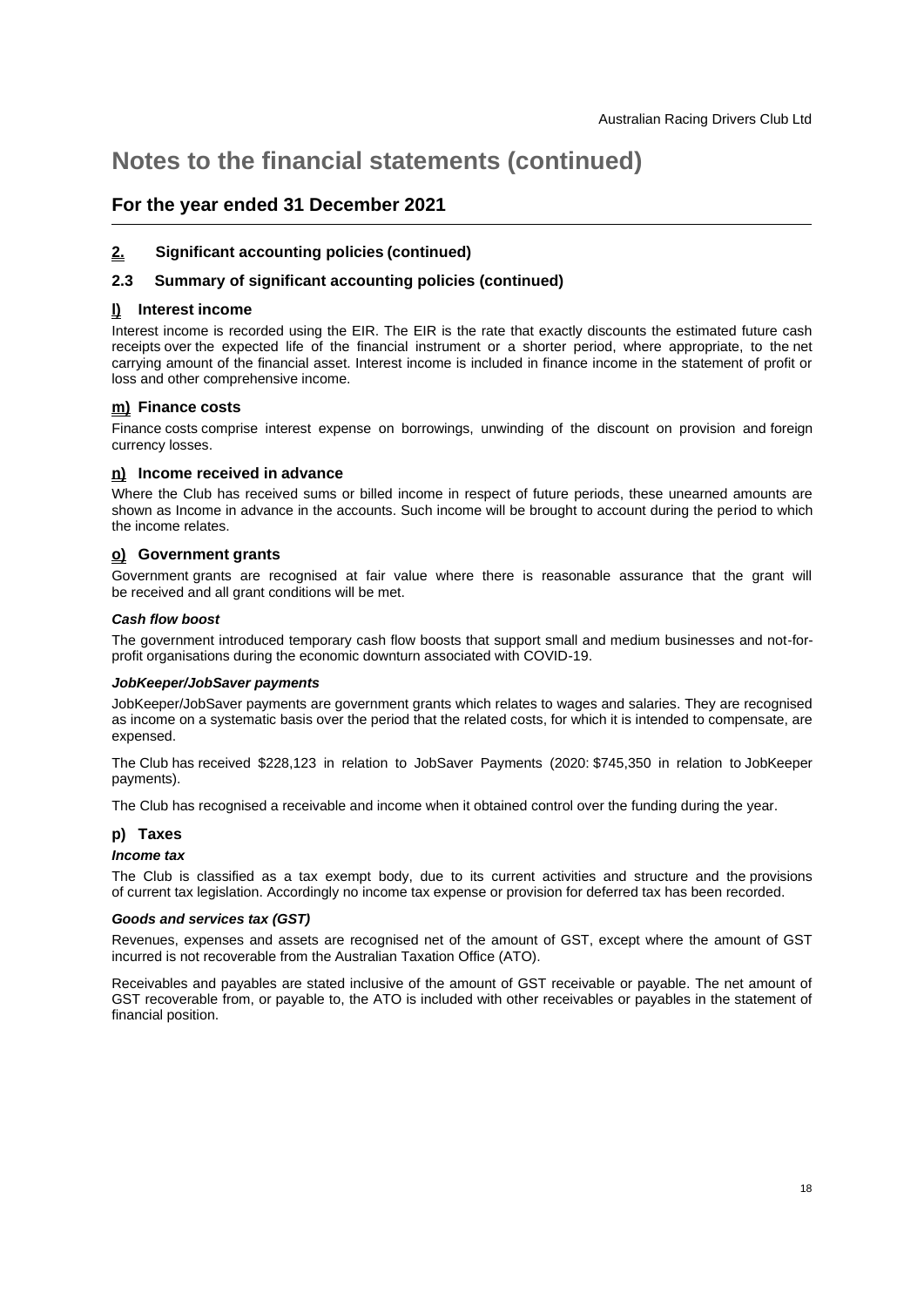## **For the year ended 31 December 2021**

## **3. Significant accounting judgements, estimates and assumptions**

The preparation of the Club's financial statements requires management to make judgements, estimates and assumptions that affect the reported amounts of revenues, expenses, assets and liabilities, and the accompanying disclosures, and the disclosure of contingent liabilities. Uncertainty about these assumptions and estimates could result in outcomes that require a material adjustment to the carrying amount of assets or liabilities affected in future periods.

### **Estimates and assumptions**

The key assumptions concerning the future and other key sources of estimation uncertainty at the reporting date, that have a significant risk of causing a material adjustment to the carrying amounts of assets and liabilities within the next financial year, are described below. The Club based its assumptions and estimates on parameters available when the financial statements were prepared. Existing circumstances and assumptions about future developments, however, may change due to market changes or circumstances arising that are beyond the control of the Club. Such changes are reflected in the assumptions when they occur.

#### **Impairment of non-financial assets**

An impairment exists when the carrying value of an asset or CGU exceeds its recoverable amount, which is the higher of its fair value less costs of disposal and its value in use. The fair value less costs of disposal calculation is based on available data from binding sales transactions, conducted at arm's length, for similar assets or observable market prices less incremental costs for disposing of the asset. The value in use calculation is based on a discounted cash flow (DCF) model. The cash flows are derived from the budget for the next five years and do not include restructuring activities that the Club is not yet committed to or significant future investments that will enhance the asset's performance of the CGU being tested. The recoverable amount is sensitive to the discount rate used for the discounted cash flow model as well as the expected future cash-inflows and the growth rate used for extrapolation purposes.

#### **Leases - Estimating the incremental borrowing rate**

The Club cannot readily determine the interest rate implicit in the lease, therefore, it uses its incremental borrowing rate (IBR) to measure lease liabilities. The IBR is the rate of interest that the Club would have to pay to borrow over a similar term, and with a similar security, the funds necessary to obtain an asset of a similar value to the right-of-use asset in a similar economic environment. The IBR therefore reflects what the Club 'would have to pay', which requires estimation when no observable rates are available (such as for subsidiaries that do not enter into financing transactions) or when they need to be adjusted to reflect the terms and conditions of the lease (for example, when leases are not in the subsidiary's functional currency). The Club estimates the IBR using observable inputs (such as market interest rates) when available and is required to make certain entity-specific estimates (such as the subsidiary's stand-alone credit rating).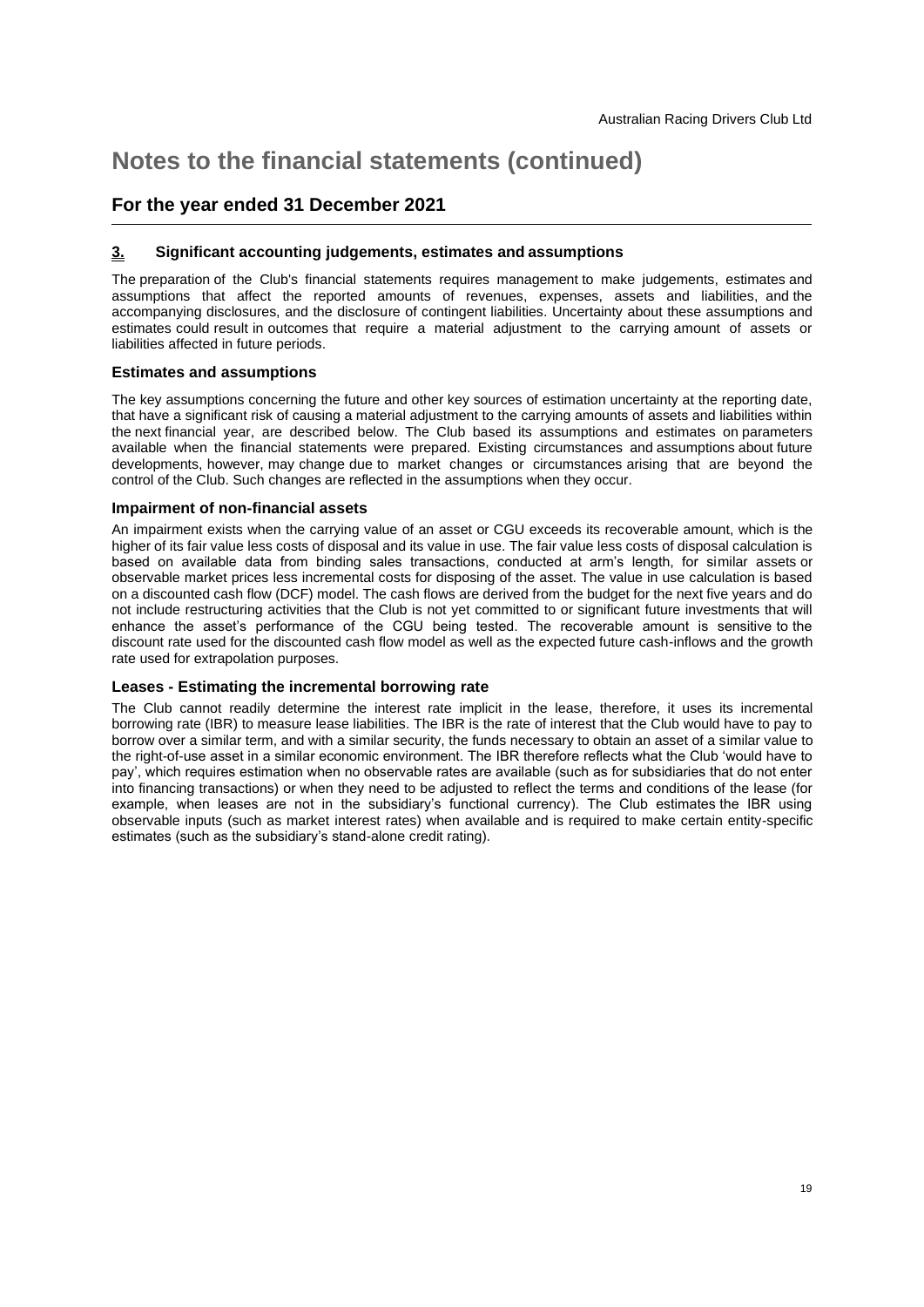**243,123 845,350**

# **Notes to the financial statements (continued)**

## **For the year ended 31 December 2021**

## **4.1 Revenue from contracts with customers**

**4 Revenue**

| Disaggregated revenue information                                     | 2021      | 2020      |
|-----------------------------------------------------------------------|-----------|-----------|
|                                                                       |           |           |
| Type of goods or service                                              |           |           |
| Membership subscriptions                                              | 295,934   | 304,387   |
| Rental revenue                                                        | 223,960   | 184,497   |
| Rendering of services                                                 | 4,947,901 | 3,581,379 |
| Dividends received                                                    | 89        | 71        |
| Total revenue from contracts with customers                           | 5,467,884 | 4,070,334 |
|                                                                       |           |           |
| Timing of revenue recognition<br>Goods transferred at a point in time | 5,171,950 | 3,765,947 |
| Services transferred over time                                        | 295,934   | 304,387   |
|                                                                       | 5,467,884 | 4,070,334 |
| Total revenue from contracts with customers                           |           |           |
| 4.2<br>Revenue from grants                                            |           |           |
|                                                                       | 2021      | 2020      |
|                                                                       | \$        |           |
| Government grants - Cash flow boost                                   |           | 100,000   |
| Government grants - Business Grant Service NSW                        | 15,000    |           |
| Government grant - JobSaver payment                                   | 228,123   |           |
| Government grant - JobKeeper payment                                  |           | 745,350   |

## **5 Other income**

|                                                   | 2021   | 2020    |
|---------------------------------------------------|--------|---------|
|                                                   |        |         |
| Gain on disposal of property, plant and equipment | 1.000  |         |
| Rental concession from landlord WSPT - COVID-19   | 74.845 | 482.118 |
|                                                   | 75.845 | 482.118 |

## **6 Expenses**

## **6.1 Employee and contractor benefits expense**

|                                 | 2021      | 2020      |
|---------------------------------|-----------|-----------|
|                                 |           |           |
| Wages and salaries              | 1,587,427 | 1,863,144 |
| Superannuation contribution     | 155.985   | 162.438   |
| Other employee benefit expenses | 310.467   | 313,560   |
|                                 | 2,053,879 | 2,339,142 |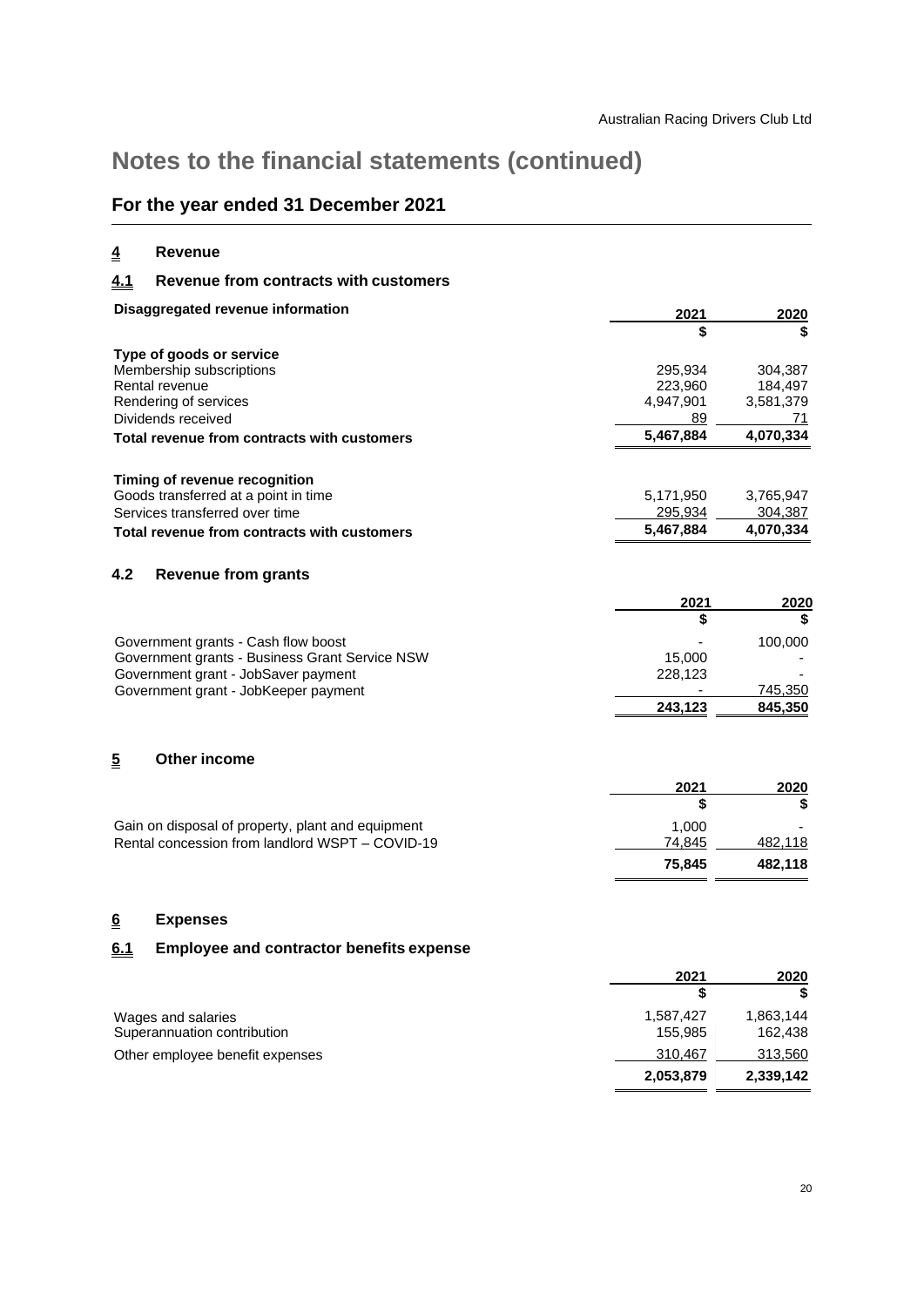# **For the year ended 31 December 2021**

| 6              | <b>Expenses (continued)</b>                              |           |                   |
|----------------|----------------------------------------------------------|-----------|-------------------|
| 6.2            | <b>Finance expenses</b>                                  |           |                   |
|                |                                                          | 2021      | 2020              |
|                |                                                          | \$        | \$                |
|                | Interest expense                                         | 80,537    | 50,959            |
|                | Interest expense on lease liabilities                    | 736,691   | 729,627           |
|                |                                                          | 817,228   | 780,586           |
| 6.3            | <b>Finance income</b>                                    |           |                   |
|                |                                                          | 2021      | 2020              |
|                |                                                          | \$        | \$                |
|                | Finance income                                           | 13,162    | 9,682             |
| 7.             | <b>Cash and cash equivalents</b>                         |           |                   |
|                |                                                          | 2021      | 2020              |
|                |                                                          | \$        | \$                |
|                | Cash on hand                                             | 7,370     | 11,415            |
|                | Cash at bank                                             | 2,323,152 | 774,854           |
|                |                                                          | 2,330,522 | 786,269           |
| 8.             | <b>Trade and other receivables</b>                       |           |                   |
|                |                                                          | 2021      | 2020              |
|                |                                                          | \$        | \$                |
| <b>Current</b> |                                                          |           |                   |
|                | Trade receivables                                        | 182,762   | 301,431           |
|                | Other receivables                                        | 182,762   | 88,650<br>390,081 |
|                |                                                          |           |                   |
| 9.             | <b>Other assets</b>                                      |           |                   |
|                |                                                          | 2021      | 2020              |
|                |                                                          | \$        | \$                |
| <b>Current</b> |                                                          |           |                   |
|                | Prepayments<br>Western Sydney Parklands Trust receivable | 74,095    | 266,658<br>50,000 |
|                |                                                          | 74,095    | 316,658           |
|                |                                                          |           |                   |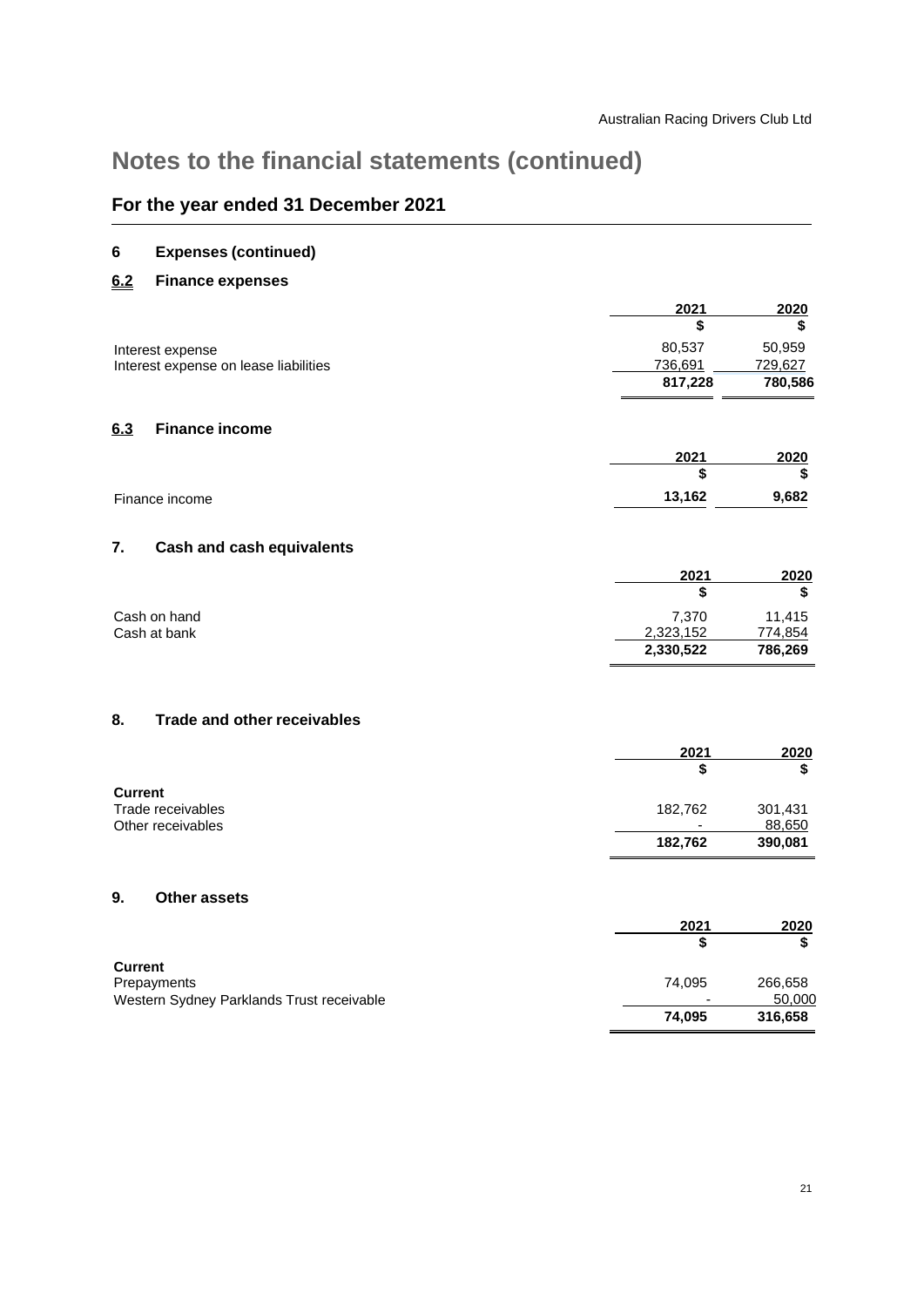## **For the year ended 31 December 2021**

## **10. Financial assets**

|                                | 2021      | 2020    |
|--------------------------------|-----------|---------|
|                                | \$        | \$      |
| Non-current                    |           |         |
| Security deposit               | 420,063   | 415,904 |
| Term deposit - Office of Sport | 3,000,000 | ٠       |
| Shares in listed companies     | 4,868     | 4,868   |
|                                | 3,424,931 | 420,772 |

## **Security deposit**

The term deposit, \$420,063 (2020: \$415,904) is a rental bond which relates to a guarantee the Club has provided for the long term lease of the premises.

## **Term Deposit - Office of Sport**

The proceeds from the loan received from NSW Government Office of Sport have been placed into a term deposit until such a time that the funds are able to be used for the Centre of Excellence project. Refer to Note 14 for details on the loan.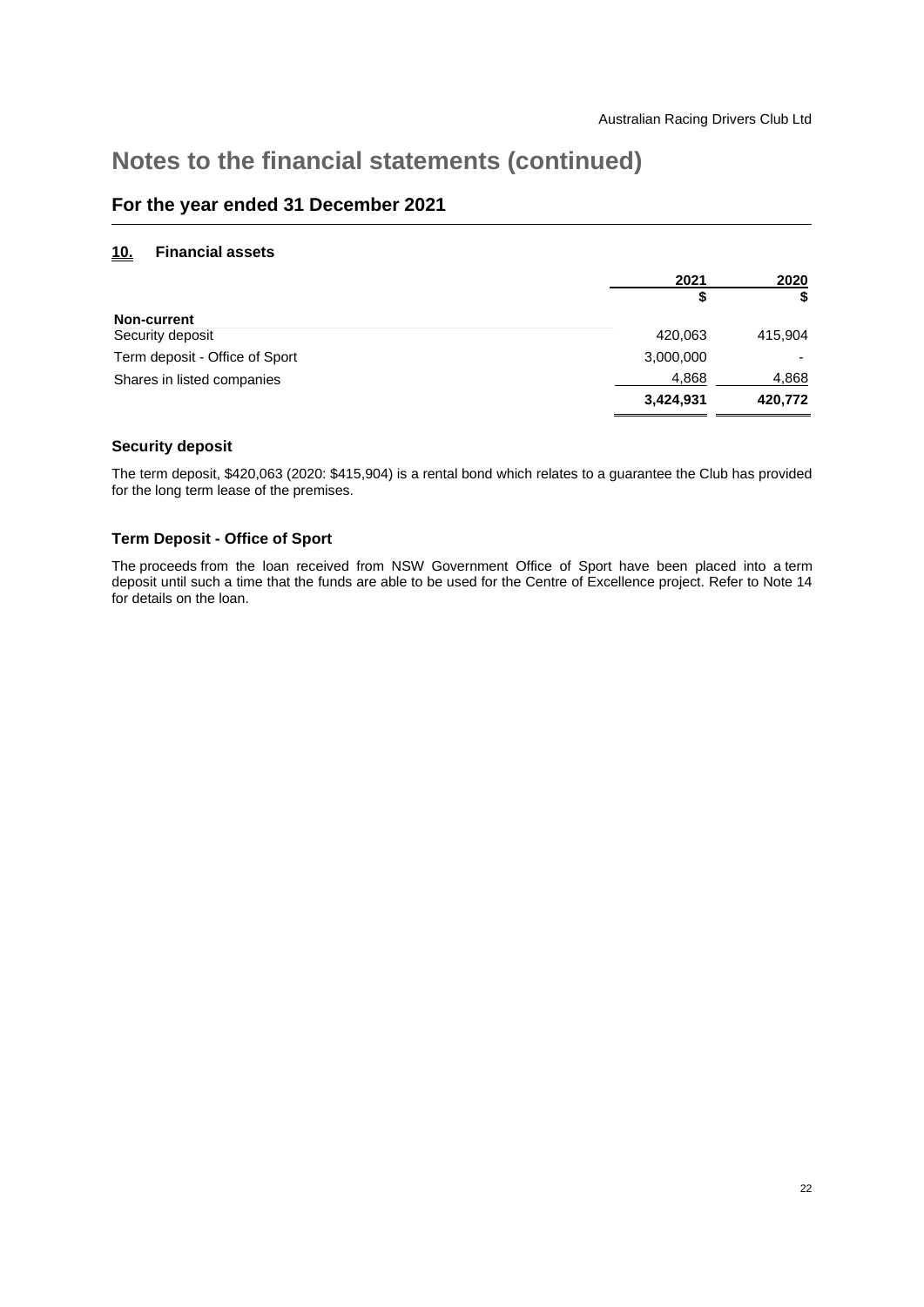## **For the year ended 31 December 2021**

## **11. Property, plant and equipment**

|                                  | Leasehold<br><b>Leasehold improvements</b> |                                 | Furniture,<br>fittings and    |                          |                     |              |
|----------------------------------|--------------------------------------------|---------------------------------|-------------------------------|--------------------------|---------------------|--------------|
|                                  | <i>improvements</i><br>- Skidpan           | - Track and<br><b>Buildings</b> | <b>Plant and</b><br>machinery | <b>Motor</b><br>vehicles | office<br>equipment | <b>Total</b> |
|                                  |                                            |                                 |                               | P.                       | s.                  | \$           |
| Cost                             |                                            |                                 |                               |                          |                     |              |
| At 1 January 2021                | 2,893,713                                  | 17,930,786                      | 3,374,379                     | 585,571                  | 1,056,697           | 25,841,146   |
| Additions                        |                                            | 473,715                         | 216,425                       |                          | 15,622              | 705,762      |
| At 31 December 2021              | 2,893,713                                  | 18,404,501                      | 3,590,804                     | 585,571                  | 1,072,319           | 26,546,908   |
| <b>Depreciation</b>              |                                            |                                 |                               |                          |                     |              |
| At 1 January 2021                | 1,591,396                                  | 6,735,527                       | 2,328,277                     | 479,130                  | 832,501             | 11,966,831   |
| Depreciation charge for the year | 91,613                                     | 892,621                         | 312,753                       | 40,896                   | 92,962              | ,430,845     |
| At 31 December 2021              | 1,683,009                                  | 7,628,148                       | 2,641,030                     | 520,026                  | 925,463             | 13,397,676   |
| Net book value                   |                                            |                                 |                               |                          |                     |              |
| At 31 December 2021              | 1,210,704                                  | 10,776,353                      | 949,774                       | 65,545                   | 146,856             | 13,149,232   |
|                                  | 1,302,317                                  | 11,195,259                      | 1,046,102                     | 106,441                  | 224,196             | 13,874,315   |
| At 31 December 2020              |                                            |                                 |                               |                          |                     |              |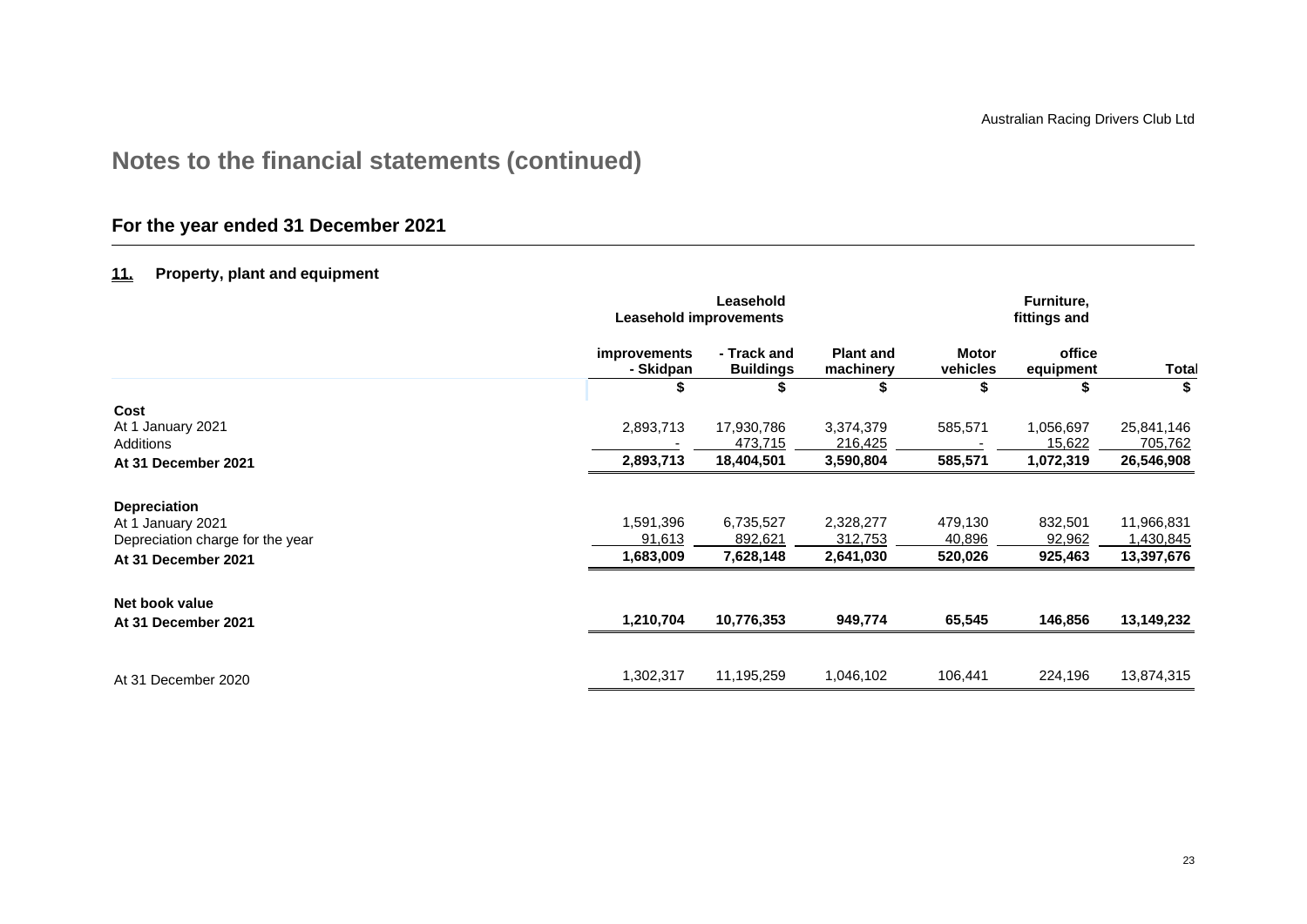## **For the year ended 31 December 2021**

## **12. Trade and other payables**

|                           | 2021    | 2020    |
|---------------------------|---------|---------|
|                           |         | \$      |
| <b>Current</b>            |         |         |
| Trade creditors           | 261,543 | 514,012 |
| Accrued expenses          | 102,652 | 130,647 |
| Goods and services tax    | 264,603 | 60,903  |
| Withholding taxes payable | 39,965  | 42,601  |
|                           | 668,763 | 748,163 |

## **13. Leases**

#### **Club as a lessee**

The Club has lease contracts for various items of land, mower and photocopier used in its operations. Leases of land generally have lease terms of 21 years, mower and photocopier have lease terms that are disclosed in there respective lease agreements. The Club's obligations under its leases are secured by the lessor's title to the leased assets. Generally, the Club is restricted from assigning and subleasing the leased assets and some contracts require the Club to maintain certain financial ratios.

The Club also has certain leases of machinery with lease terms of 12 months or less and leases of office equipment with low value. The Club applies the 'short-term lease' and 'lease of low-value assets' recognition exemptions for these leases.

Set out below are the carrying amounts of right-of-use assets recognised and the movements during the period:

|                      |            | <b>Mower</b> and |            |
|----------------------|------------|------------------|------------|
|                      | Land       | photocopier      | Total      |
|                      |            |                  |            |
| At 1 January 2021    | 10,316,758 | 104.050          | 10.420.808 |
| Depreciation expense | (493,231)  | (54, 138)        | (547, 369) |
| At 31 December 2021  | 9,823,527  | 49.912           | 9,873,439  |

Presented below is an undiscounted maturity value analysis of future lease payments:

|                                              | 2021       |
|----------------------------------------------|------------|
|                                              |            |
| Not later than 1 year                        | 844.654    |
| Later than 1 year and not later than 5 years | 4.483.524  |
| Later than 5 years                           | 15,092,143 |
|                                              | 20,420,321 |

The amount of expense relating to short-term leases and leases of low-value assets recognised in profit or loss during the year ended 31 December 2021 was \$nil (2020: \$221,218)

## **Club as a lessor**

The Club has entered into operating leases of certain property, plant and equipment. The Club leases out offices, function rooms and manufacturing spaces owned and operated by the Company when they are not in use. Rental income recognised by the Club during the year is \$223,960 (2020: \$184,497). Please refer to Note 19 for rental leasing arrangements.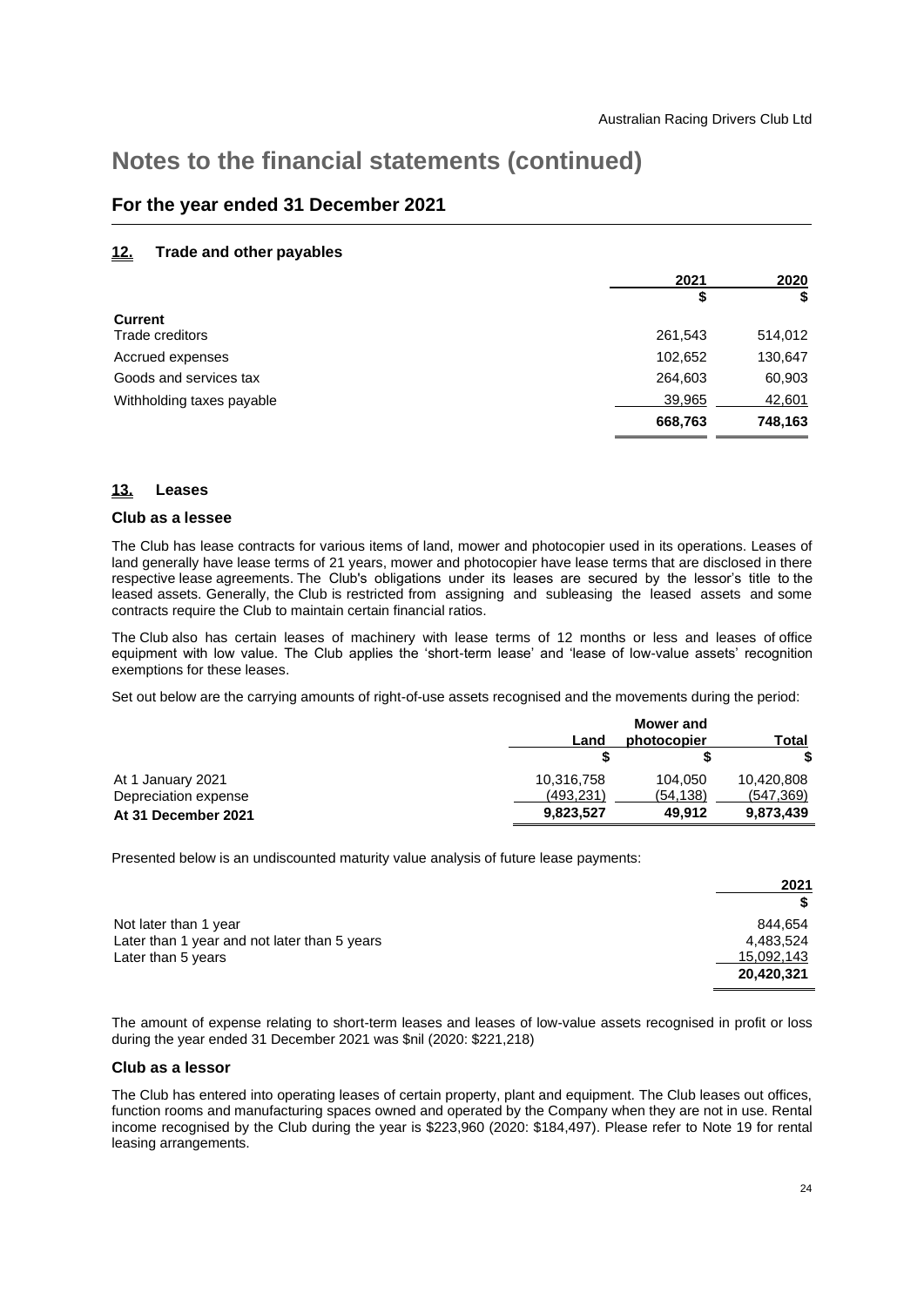## **For the year ended 31 December 2021**

## **14. Borrowings**

|                                     | 2021      | 2020    |
|-------------------------------------|-----------|---------|
|                                     | \$        | \$      |
| Current                             |           |         |
| Office of Sport - Government Loan   | 319,302   |         |
| Hire purchase liability (Note 19)   | 91,353    | 100,549 |
| CBA Market rate loan                | 200,000   | 200,000 |
| Western Sydney Parklands Trust Ioan | 1,773,326 |         |
|                                     | 2,383,981 | 300,549 |
| Non-current                         |           |         |
| Office of Sport - Government Loan   | 2,420,976 |         |
| Hire purchase liability (Note 19)   | 12,005    | 104,119 |
| CBA Market rate loan                | 100,000   | 300,000 |
|                                     | 2,532,981 | 404,119 |

#### **Office of Sport - Government Loan**

The loan from NSW Government Office of Sport has been granted specifically for the additional construction aligned with the the Club's Centre of Excellence. The loan is repayable over the course of the 10 year loan term. Interest is charged at 1.25%.

#### **Western Sydney Parklands Trust loan**

The Western Sydney Parklands Trust ("WSPT") loan relates to funding received for the Club's light towers and Centre of Excellence projects. The loan is interest free. The loan is repayable on demand.

### **CBA Market rate loan**

This loan is unsecured, bears interest at 1.75% and is repayable in full on 1 June 2023.

### **15. Employee benefit liabilities**

|                                   | 2021    | 2020    |
|-----------------------------------|---------|---------|
|                                   | \$      | \$      |
| Current<br>Annual leave           | 160,000 | 150,512 |
| Long service leave                | 173,361 | 167,407 |
|                                   | 333,361 | 317,919 |
| Non-current<br>Long service leave | 64,639  | 40,775  |
|                                   |         |         |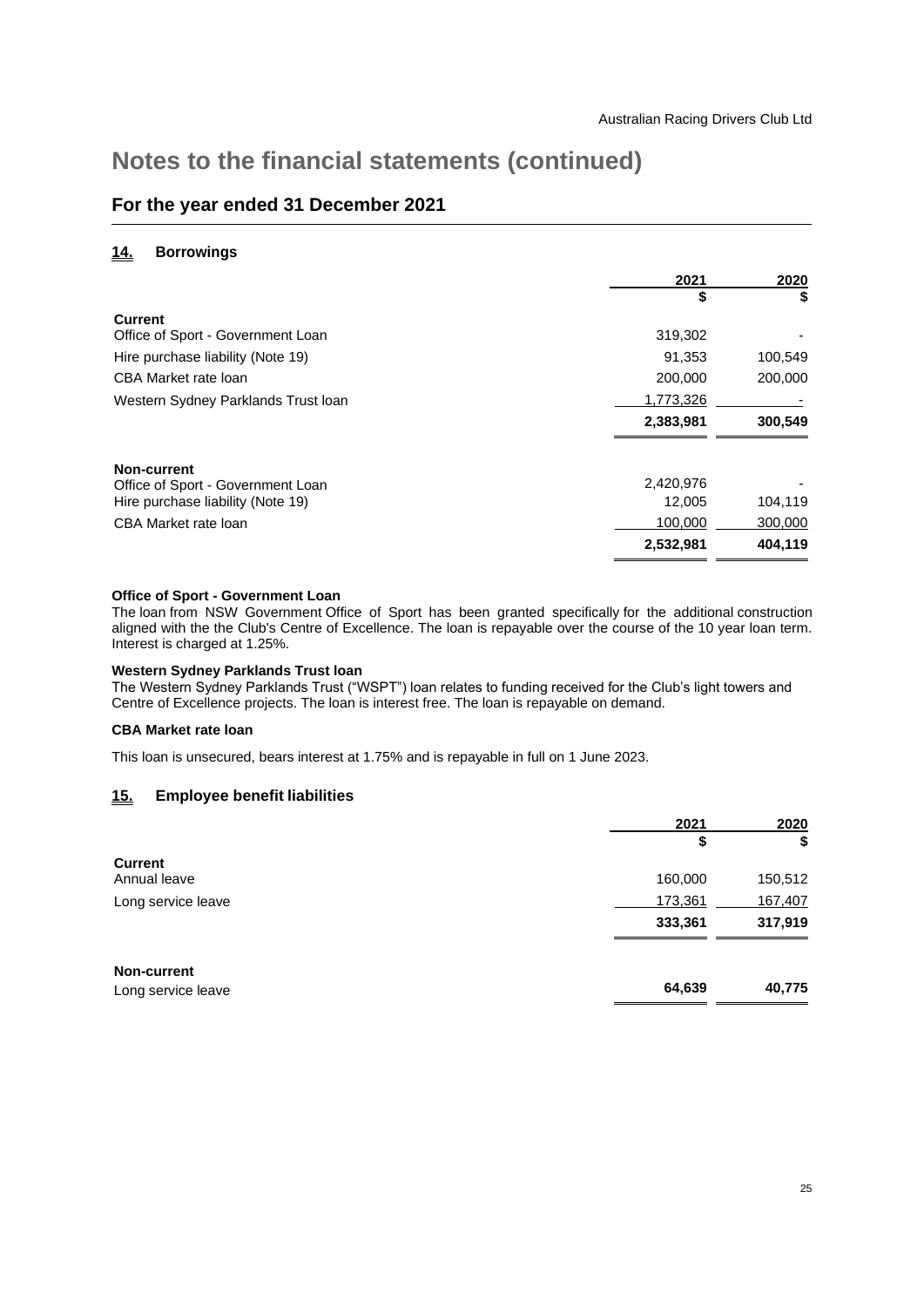## **For the year ended 31 December 2021**

## **16. Other liabilities**

|                                                   | 2021      | 2020      |
|---------------------------------------------------|-----------|-----------|
|                                                   | \$        | S         |
| <b>Current</b><br>Membership contract liabilities | 124,442   | 107,390   |
| Western Sydney Parklands Trust payable            |           | 54,667    |
|                                                   | 124,442   | 162,057   |
| <b>Non-current</b>                                |           |           |
| Membership contract liabilities                   | 78,222    | 200,173   |
| Refundable rental deposit                         | 37,500    | 37,500    |
|                                                   | 115,722   | 237,673   |
| <u> 17.</u><br><b>Reserves</b>                    |           |           |
|                                                   | 2021      | 2020      |
|                                                   | \$        | \$        |
| Asset revaluation reserve                         | 3,678     | 3,678     |
| Capital profit reserves                           | 5,934,051 | 5,934,051 |
|                                                   | 5,937,729 | 5,937,729 |

The capital profits reserve represents profit made on the sale of non tradable assets in prior years.

## **18. Related party transaction**

#### **Related parties**

The Club's main related parties are as follows:

#### **18.1 Key management personnel**

Any person(s) having authority and responsibility for planning, directing and controlling the activities of the entity, directly or indirectly, including any director (whether executive or otherwise) of that entity, is considered key management personnel.

|                                                     | 2021    | 2020    |
|-----------------------------------------------------|---------|---------|
|                                                     |         |         |
| Total compensation paid to key management personnel | 462,879 | 393,116 |

### **18.2 Other related parties**

Other related parties include close family members of key management personnel and entities that are controlled or jointly controlled by those key management personnel, individually or collectively with their close family members.

### **18.3 Transaction with related parties**

Transactions between related parties are on normal commercial terms and conditions no more favourable than those available to other parties unless otherwise stated.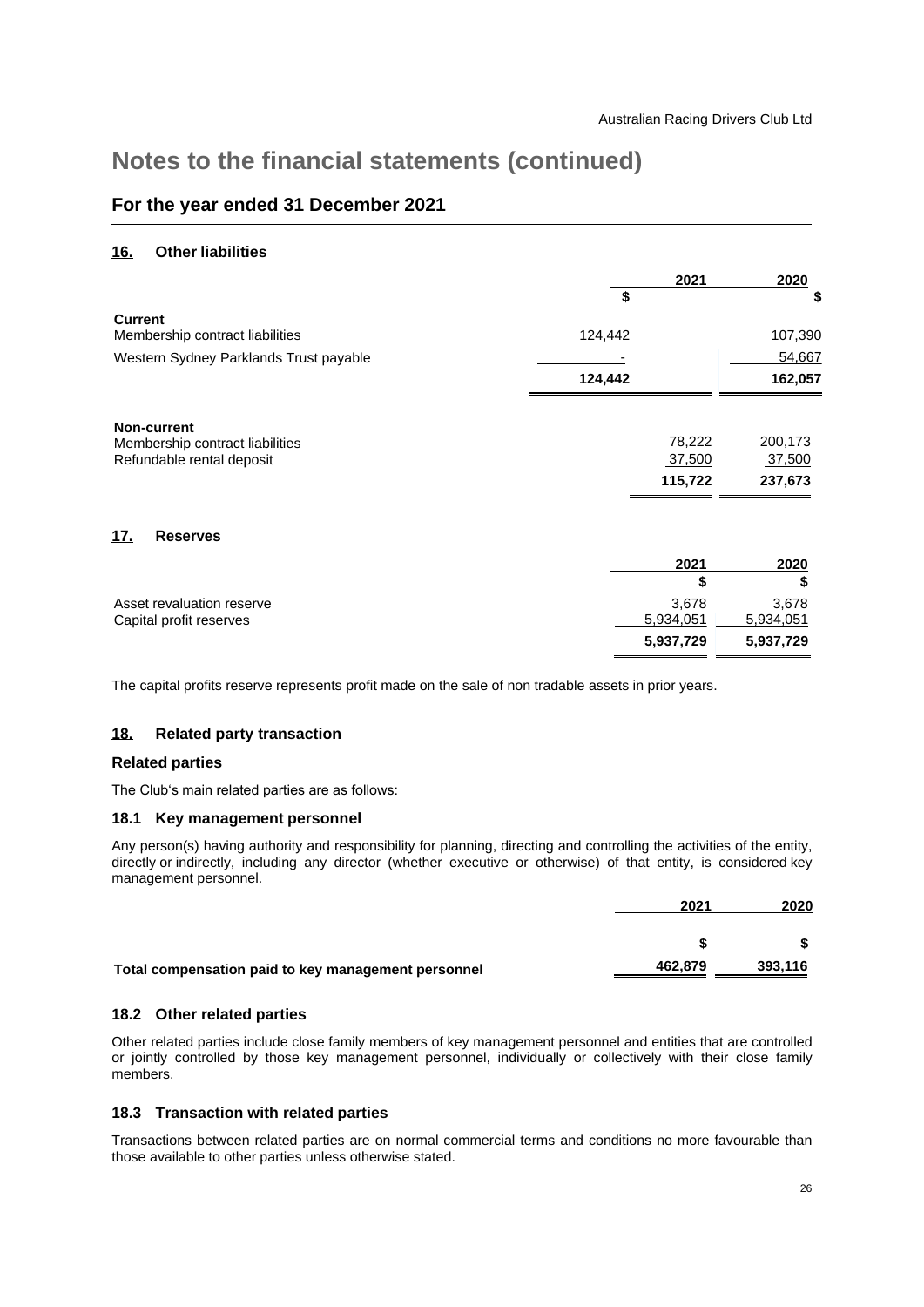## **For the year ended 31 December 2021**

## **18. Related party transaction (continued)**

### **18.3 Transaction with related parties (continued)**

#### *i) Directors and Members*

Directors of the Club are able to purchase foods, services or tickets from the Club at normal commercial prices. Members, including directors, are entitled to free tickets to certain events conducted by the Club.

*ii) Reimbursement of director's of the Club*

Directors of the Club are reimbursed for the reasonable costs associated with attending board meetings including travel and trip reimbursements.

## **19. Commitments and contingencies**

#### **Rental leasing arrangements**

The Club, as lessor, has entered into various rental lease agreements with organisations operating at the Sydney Motorsport Park.

Future minimum rentals receivable under non-cancellable operating leases as at 31 December are, as follows:

|                                             | 2021      | 2020      |
|---------------------------------------------|-----------|-----------|
|                                             |           |           |
| Within one year                             | 207,685   | 231,122   |
| After one year but not more than five years | 830,739   | 924,487   |
| More than five years                        | 3,946,011 | 3,466,825 |
|                                             | 4,984,435 | 4,622,434 |

### **Hire purchase commitments**

Leasing commitments capitalised in the financial statements:

|                                             | 2021    | 2020     |
|---------------------------------------------|---------|----------|
|                                             |         |          |
| Within one year                             | 99.097  | 111.598  |
| After one year but not more than five years | 12,182  | 107,416  |
| Total minimum lease payments                | 111.279 | 219.014  |
| Less amounts representing finance charges   | (3,863) | (14,346) |
| Present value of minimum lease payments     | 107,416 | 204,668  |

There are 4 lease arrangements in place for the purchase of kitchen equipment, motor vehicles and electrical/communication equipment. These lease arrangements are for term of 2 to 4 years.

### **Capital expenditure commitments**

The Club has no capital commitments at 31 December 2021 (2020: \$nil).

### **Contingencies**

There are no contingent assets or contingent liabilities as at the reporting date which would have a material effect on the Club's financial statements as at 31 December 2021 (2020: \$nil).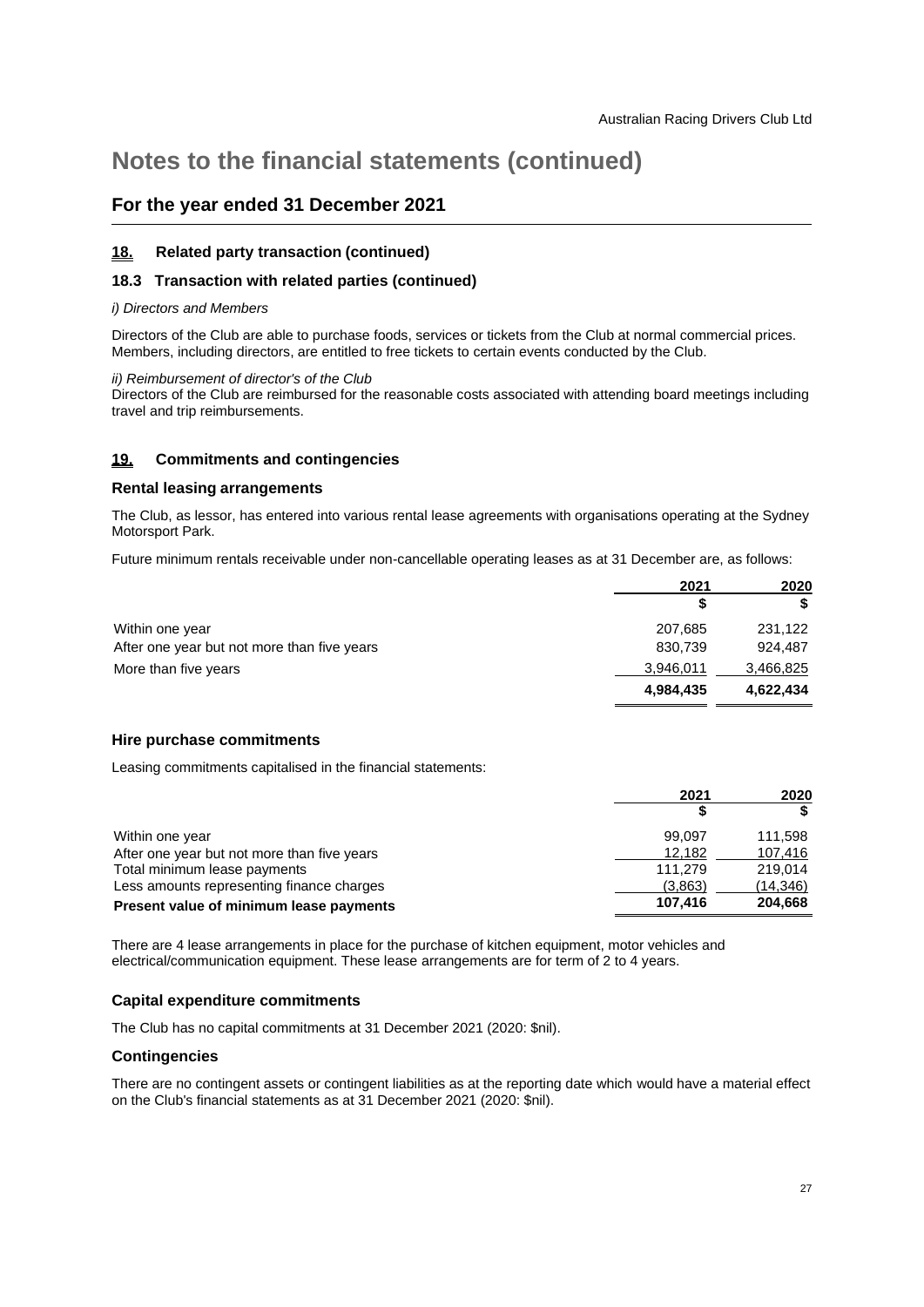## **For the year ended 31 December 2021**

## **20. Members guarantee**

The Club is limited by guarantee. If the Club is wound up, the Constitution states that each member and members within the prior year are required to contribute a maximum of \$10 each towards meeting any outstanding obligations of the Club. As at 31 December 2021 the number of members was 4,036 (31 December 2020: 3,310).

## **21. Operating segments**

The Club's operations are predominantly in one business segment, being the promotion of motor sport and track and venue hire, and one geographical segment, being in Western Sydney.

## **22. Events after the reporting period**

There have been no events subsequent to period end which require adjustment of or disclosure in the financial report or notes thereto.

## **23. Auditors' remuneration**

The auditor of Australian Racing Drivers Club Ltd is Ernst and Young (Australia).

|                                                                            | 2021   |
|----------------------------------------------------------------------------|--------|
|                                                                            | S.     |
| Amounts received or due and receivable by Ernst and Young (Australia) for: |        |
| An audit or review of the financial report of the entity                   | 44.000 |
| Other services in relation to the entity                                   |        |
| Compilation of financial statements                                        | 5,650  |
| Total auditor's remuneration                                               | 49.650 |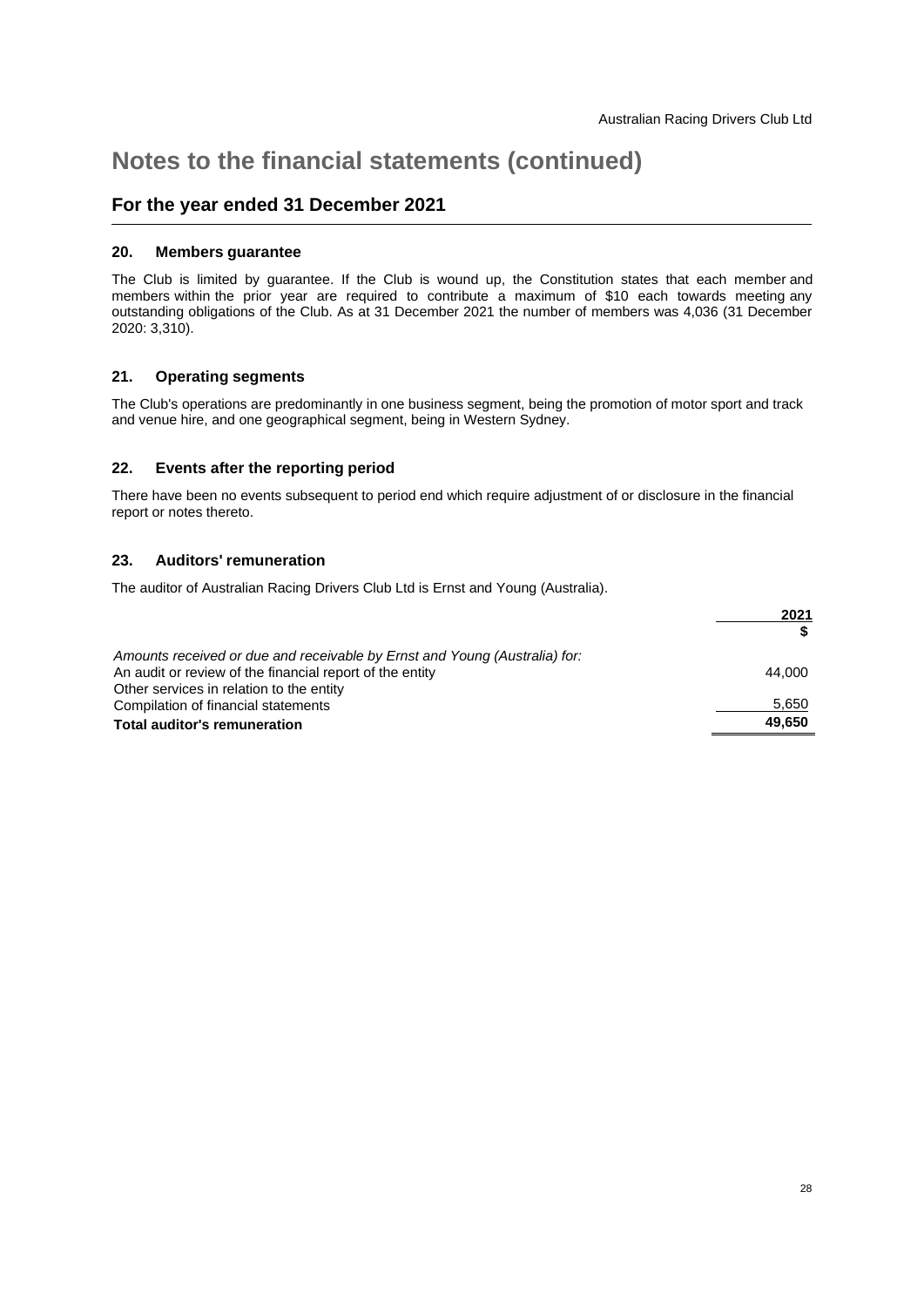# **Directors' declaration**

In accordance with a resolution of the directors of Australian Racing Drivers Club Ltd, I state that:

In the opinion of the directors:

- (a) the financial statements and notes of Australian Racing Drivers Club Ltd for the financial year ended 31 December 2021 are in accordance with the *Corporations Act 2001*, including:
	- (i) giving a true and fair view of the Club's financial position as at 31 December 2021 and its performance for the year ended on that date; and
	- (ii) complying with *Australian Accounting Standards - Simplified Disclosures* and the *Corporations Regulations 2001*;
- (b) there are reasonable grounds to believe that the Club will be able to pay its debts as and when they become due and payable.

On behalf of the board

Mr Andrew Leithhead President Sydney 12 May 2022



Mr John Cotter Vice President Sydney 12 May 2022

DocuSigned by: John Cotter -DFBC8A8891A8459...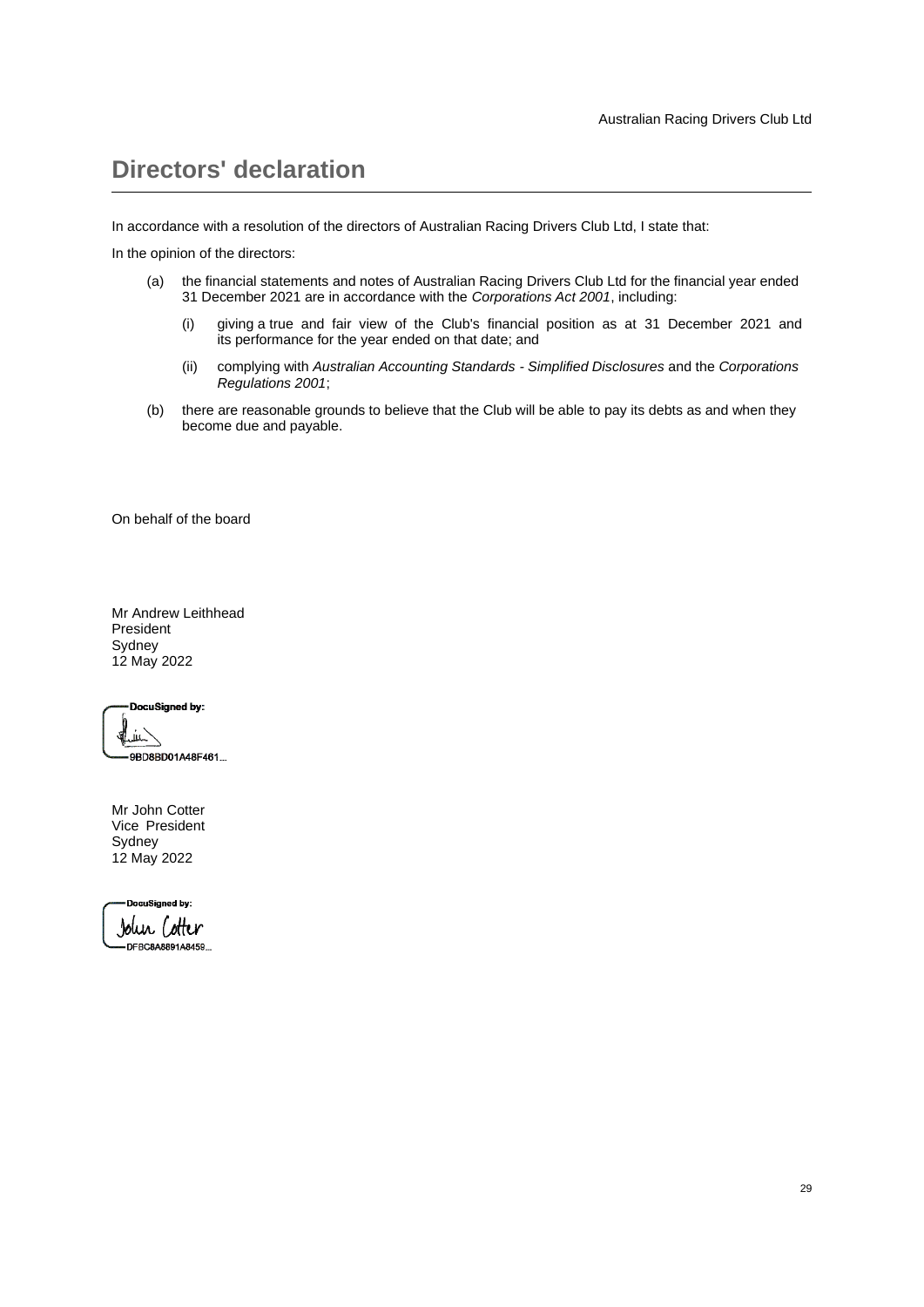

Frnst & Youn 200 George Street Sydney NSW 2000 Australia<br>GPO Box 2646 Sydney NSW 2001

Tel: +81 2 9248 5555 Fax: +61 2 9248 5959 ey.com/au

## Independent auditor's report to the members of Australian Racing Drivers Club Ltd

## Opinion

We have audited the financial report of Australian Racing Drivers Club Ltd (the Company), which comprises the statement of financial position as at 31 December 2021, the statement of profit or loss and other comprehensive income, statement of changes in equity and statement of cash flows for the year then ended, notes to the financial statements, including a summary of significant accounting policies, and the directors' declaration.

In our opinion, the accompanying financial report of the Company is in accordance with the Corporations Act 2001, including:

- Giving a true and fair view of the Company's financial position as at 31 December 2021 and of its a. financial performance for the year ended on that date; and
- <sub>b</sub> Complying with Australian Accounting Standards - Simplified Disclosures and the Corporations Regulations 2001.

### **Basis for opinion**

We conducted our audit in accordance with Australian Auditing Standards. Our responsibilities under those standards are further described in the Auditor's responsibilities for the audit of the financial report section of our report. We are independent of the Company in accordance with the auditor independence requirements of the Corporations Act 2001 and the ethical requirements of the Accounting Professional and Ethical Standards Board's APES 110 Code of Ethics for Professional Accountants (including Independence Standards) (the Code) that are relevant to our audit of the financial report in Australia. We have also fulfilled our other ethical responsibilities in accordance with the Code.

We believe that the audit evidence we have obtained is sufficient and appropriate to provide a basis for our opinion.

### Information other than the financial report and auditor's report thereon

The directors are responsible for the other information. The other information is the directors' report accompanying the financial report.

Our opinion on the financial report does not cover the other information and accordingly we do not express any form of assurance conclusion thereon.

In connection with our audit of the financial report, our responsibility is to read the other information and, in doing so, consider whether the other information is materially inconsistent with the financial report or our knowledge obtained in the audit or otherwise appears to be materially misstated.

If, based on the work we have performed, we conclude that there is a material misstatement of this other information, we are required to report that fact. We have nothing to report in this regard.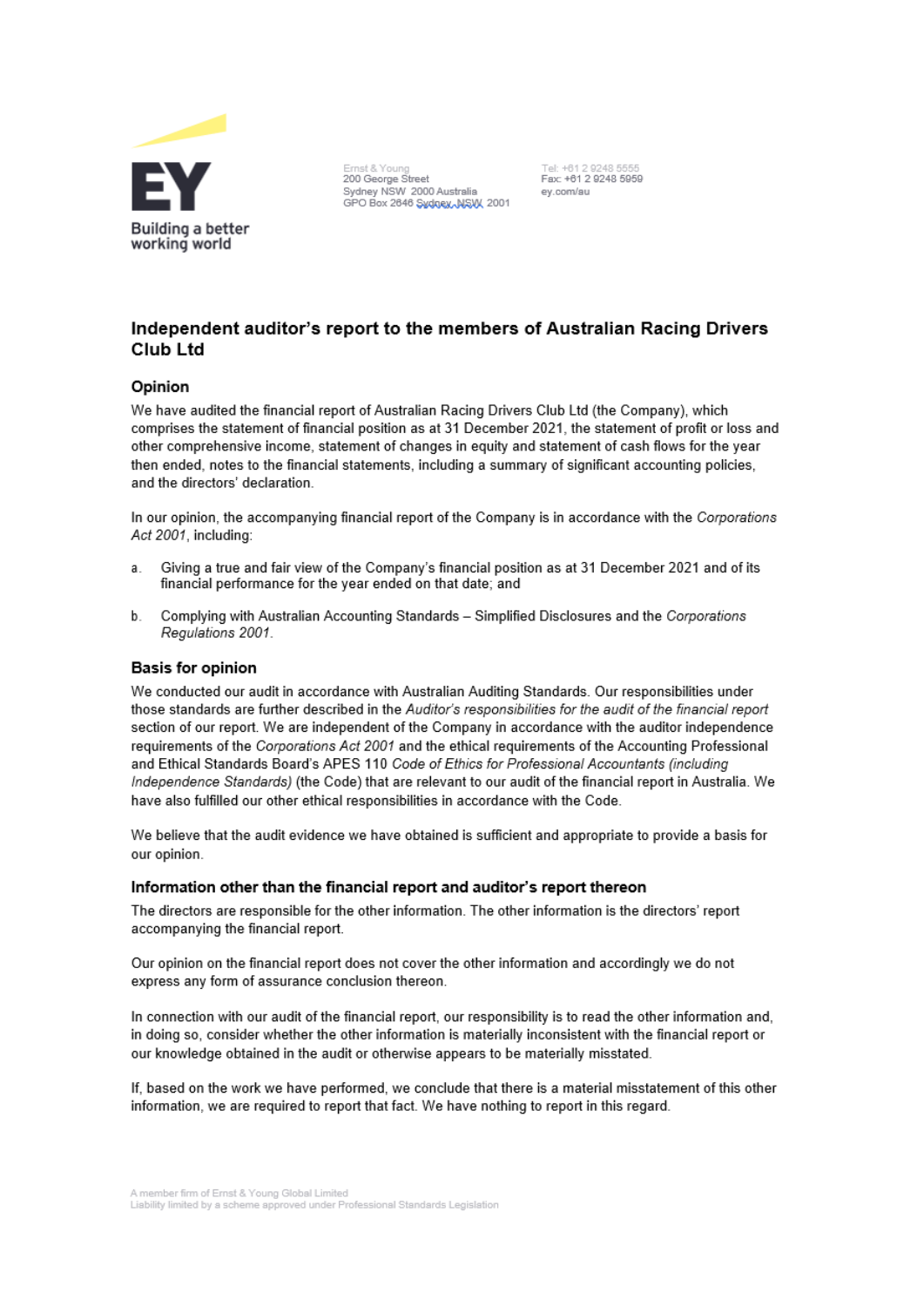

## Responsibilities of the directors for the financial report

The directors of the Company are responsible for the preparation of the financial report that gives a true and fair view in accordance with Australian Accounting Standards - Simplified Disclosures and the Corporations Act 2001 and for such internal control as the directors determine is necessary to enable the preparation of the financial report that gives a true and fair view and is free from material misstatement, whether due to fraud or error.

In preparing the financial report, the directors are responsible for assessing the Company's ability to continue as a going concern, disclosing, as applicable, matters relating to going concern and using the going concern basis of accounting unless the directors either intend to liquidate the Company or to cease operations, or have no realistic alternative but to do so.

### Auditor's responsibilities for the audit of the financial report

Our objectives are to obtain reasonable assurance about whether the financial report as a whole is free from material misstatement, whether due to fraud or error, and to issue an auditor's report that includes our opinion. Reasonable assurance is a high level of assurance, but is not a guarantee that an audit conducted in accordance with the Australian Auditing Standards will always detect a material misstatement when it exists. Misstatements can arise from fraud or error and are considered material if, individually or in the aggregate, they could reasonably be expected to influence the economic decisions of users taken on the basis of this financial report.

As part of an audit in accordance with the Australian Auditing Standards, we exercise professional judgment and maintain professional scepticism throughout the audit. We also:

- Identify and assess the risks of material misstatement of the financial report, whether due to fraud or error, design and perform audit procedures responsive to those risks, and obtain audit evidence that is sufficient and appropriate to provide a basis for our opinion. The risk of not detecting a material misstatement resulting from fraud is higher than for one resulting from error, as fraud may involve collusion, forgery, intentional omissions, misrepresentations, or the override of internal control.
- Obtain an understanding of internal control relevant to the audit in order to design audit procedures that are appropriate in the circumstances, but not for the purpose of expressing an opinion on the effectiveness of the Company's internal control.
- Evaluate the appropriateness of accounting policies used and the reasonableness of accounting estimates and related disclosures made by the directors.
- Conclude on the appropriateness of the directors' use of the going concern basis of accounting and, based on the audit evidence obtained, whether a material uncertainty exists related to events or conditions that may cast significant doubt on the Company's ability to continue as a going concern. If we conclude that a material uncertainty exists, we are required to draw attention in our auditor's report to the related disclosures in the financial report or, if such disclosures are inadequate, to modify our opinion. Our conclusions are based on the audit evidence obtained up to the date of our auditor's report. However, future events or conditions may cause the Company to cease to continue as a going concern.
- Evaluate the overall presentation, structure and content of the financial report, including the ь disclosures, and whether the financial report represents the underlying transactions and events in a manner that achieves fair presentation.